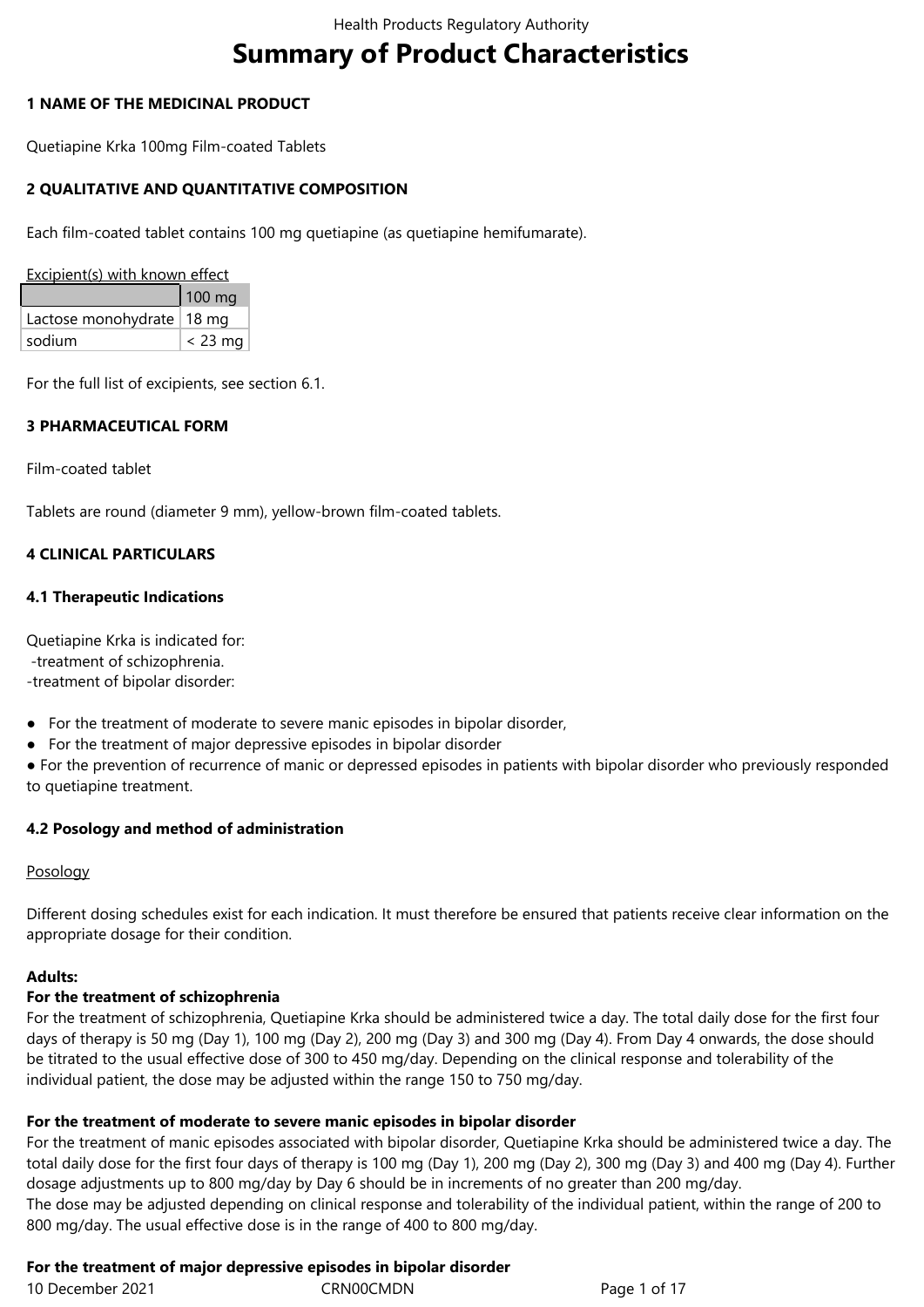Quetiapine Krka should be administered once daily at bedtime. The total daily dose for the first four days of therapy is 50 mg (Day 1), 100 mg (Day 2), 200 mg (Day 3) and 300 mg (Day 4). The recommended daily dose is 300 mg. In clinical trials, no additional benefit was seen in the 600 mg group compared to the 300 mg group (see Section 5.1). Individual patients may benefit from a 600 mg dose. Doses greater than 300 mg should be initiated by physicians experienced in treating bipolar disorder. In individual patients, in the event of tolerance concerns, clinical trials have indicated that dose reduction to a minimum of 200 mg could be considered.

### **For preventing recurrence in bipolar disorder**

For preventing recurrence of manic, mixed or depressive episodes in bipolar disorder, patients who have responded to quetiapine for acute treatment of bipolar disorder should continue therapy at the same dose. The dose may be adjusted depending on clinical response and tolerability of the individual patient, within the range of 300 to 800 mg/day administered twice daily. It is important that the lowest effective dose is used for maintenance therapy.

### **Elderly:**

As with other antipsychotics, Quetiapine Krka should be used with caution in the elderly, especially during the initial dosing period. The rate of dose titration may need to be slower, and the daily therapeutic dose lower, than that used in younger patients, depending on the clinical response and tolerability of the individual patient. The mean plasma clearance of quetiapine was reduced by 30-50% in elderly subjects when compared to younger patients.

Efficacy and safety has not been evaluated in patients over 65 years with depressive episodes in the framework of bipolar disorder.

### **Paediatric Population:**

Quetiapine Krka is not recommended for use in children and adolescents below 18 years of age, due to a lack of data to support use in this age group. The available evidence from placebo-controlled clinical trials is presented in Sections 4.4, 4.8, 5.1 and 5.2.

### **Renal Impairment:**

Dosage adjustment is not necessary in patients with renal impairment.

### **Hepatic Impairment:**

Quetiapine is extensively metabolised by the liver. Therefore, Quetiapine Krka should be used with caution in patients with known hepatic impairment, especially during the initial dosing period. Patients with known hepatic impairment should be started with 25 mg/day. The dosage should be increased daily with increments of 25-50 mg/day until an effective dosage, depending on the clinical response and tolerability of the individual patient.

# Method of administration

Quetiapine Krka can be administered with or without food.

# **4.3 Contraindications**

Hypersensitivity to the active substance or to any of the excipients listed in section 6.1. Concomitant administration of cytochrome P450 3A4 inhibitors, such as HIV-protease inhibitors, azole-antifungal agents, erythromycin, clarithromycin and nefazodone, is contraindicated. (See also Section 4.5).

# **4.4 Special warnings and precautions for use**

As Quetiapine Krka has several indications, the safety profile should be considered with respect to the individual patient's diagnosis and the dose being administered.

### **Paediatric population**

Quetiapine is not recommended for use in children and adolescents below 18 years of age, due to a lack of data to support use in this age group. Clinical trials with quetiapine have shown that in addition to the known safety profile identified in adults (see Section 4.8), certain adverse events occurred at a higher frequency in children and adolescents compared to adults (increased appetite, elevations in serum prolactin, vomiting, rhinitis and syncope), or may have different implications for children and adolescents (extrapyramidal symptoms and irritability), and one was identified that has not been previously seen in adult studies (increases in blood pressure). Changes in thyroid function tests have also been observed in children and adolescents. Furthermore, the long-term safety implications of treatment with quetiapine on growth and maturation have not been studied beyond 26 weeks. Long-term implications for cognitive and behavioural development are not known.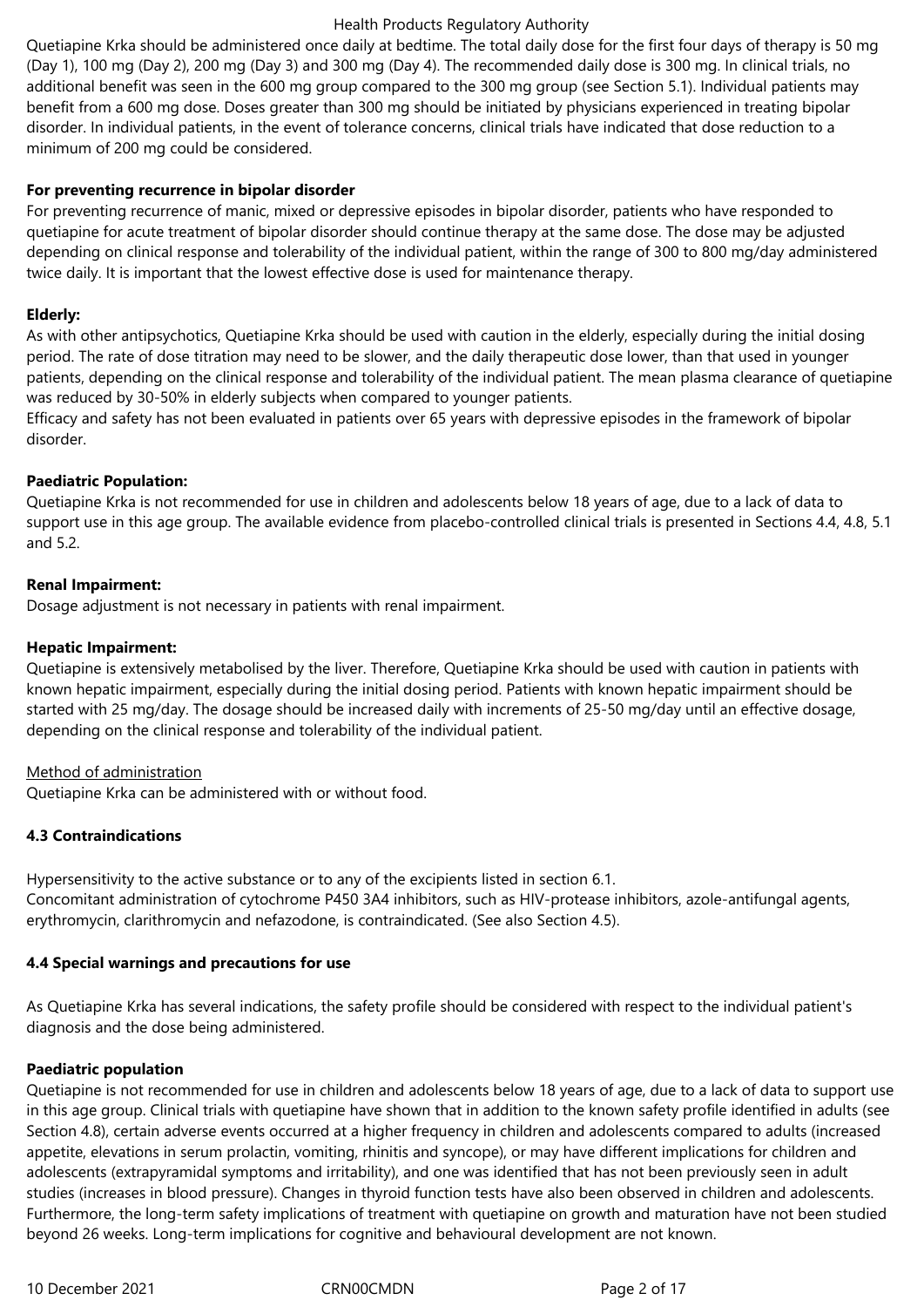In placebo-controlled clinical trials with children and adolescent patients, quetiapine was associated with an increased incidence of extrapyramidal symptoms (EPS) compared to placebo in patients treated for schizophrenia, bipolar mania, and bipolar depression (see Section 4.8).

### **Suicide/suicidal thoughts or clinical worsening**

Depression in bipolar disorder is associated with an increased risk of suicidal thoughts, self-harm and suicide (suicide-related events). This risk persists until significant remission occurs. As improvement may not occur during the first few weeks or more of treatment, patients should be closely monitored until such improvement occurs. It is general clinical experience that the risk of suicide may increase in the early stages of recovery.

In addition, physicians should consider the potential risk of suicide-related events after abrupt cessation of quetiapine treatment, due to the known risk factors for the disease being treated.

Other psychiatric conditions for which quetiapine is prescribed can also be associated with an increased risk of suicide‑related events. In addition, these conditions may be co-morbid with major depressive episodes. The same precautions observed when treating patients with major depressive episodes should therefore be observed when treating patients with other psychiatric disorders.

Patients with a history of suicide-related events, or those exhibiting a significant degree of suicidal ideation prior to commencement of treatment are known to be at greater risk of suicidal thoughts or suicide attempts, and should receive careful monitoring during treatment. A meta‑analysis of placebo‑controlled clinical trials of antidepressant drugs in adult patients with psychiatric disorders showed an increased risk of suicidal behaviour with antidepressants compared to placebo in patients less than 25 years old.

Close supervision of patients and in particular those at high risk should accompany drug therapy especially in early treatment and following dose changes. Patients (and caregivers of patients) should be alerted about the need to monitor for any clinical worsening, suicidal behaviour or thoughts and unusual changes in behaviour and to seek medical advice immediately if these symptoms present.

In shorter-term placebo controlled clinical studies of patients with major depressive episodes in bipolar disorder an increased risk of suicide-related events was observed in young adult patients (younger than 25 years of age) who were treated with quetiapine as compared to those treated with placebo (3.0% vs. 0%, respectively). A population-based retrospective study of quetiapine for the treatment of patients with major depressive disorder showed an increased risk of self-harm and suicide in patients aged 25 to 64 years without a history of self-harm during use of quetiapine with other antidepressants.

### **Metabolic Risk**

Given the observed risk for worsening of their metabolic profile, including changes in weight, blood glucose (see hyperglycemia) and lipids, which was seen in clinical studies, patient's metabolic parameters should be assessed at the time of treatment initiation and changes in these parameters should be regularly controlled for during the course of treatment. Worsening in these parameters should be managed as clinically appropriate (see also Section 4.8).

### **Extrapyramidal symptoms**

In placebo controlled clinical trials of adult patients quetiapine was associated with an increased incidence of extrapyramidal symptoms (EPS) compared to placebo in patients treated for major depressive episodes in bipolar disorder(see Sections 4.8 and 5.1).

The use of quetiapine has been associated with the development of akathisia, characterised by a subjectively unpleasant or distressing restlessness and need to move often accompanied by an inability to sit or stand still. This is most likely to occur within the first few weeks of treatment. In patients who develop these symptoms, increasing the dose may be detrimental.

### **Tardive Dyskinesia**

If signs and symptoms of tardive dyskinesia appear, dose reduction or discontinuation of quetiapine should be considered. The symptoms of tardive dyskinesia can worsen or even arise after discontinuation of treatment (see Section 4.8).

### **Somnolence and dizziness**

Quetiapine treatment has been associated with somnolence and related symptoms, such as sedation (see Section 4.8). In clinical trials for treatment of patients with bipolar depression, onset was usually within the first 3 days of treatment and was predominantly of mild to moderate intensity. Patients experiencing somnolence of severe intensity may require more frequent contact for a minimum of 2 weeks from onset of somnolence, or until symptoms improve and treatment discontinuation may need to be considered.

### **Orthostatic hypotension**

10 December 2021 CRN00CMDN Page 3 of 17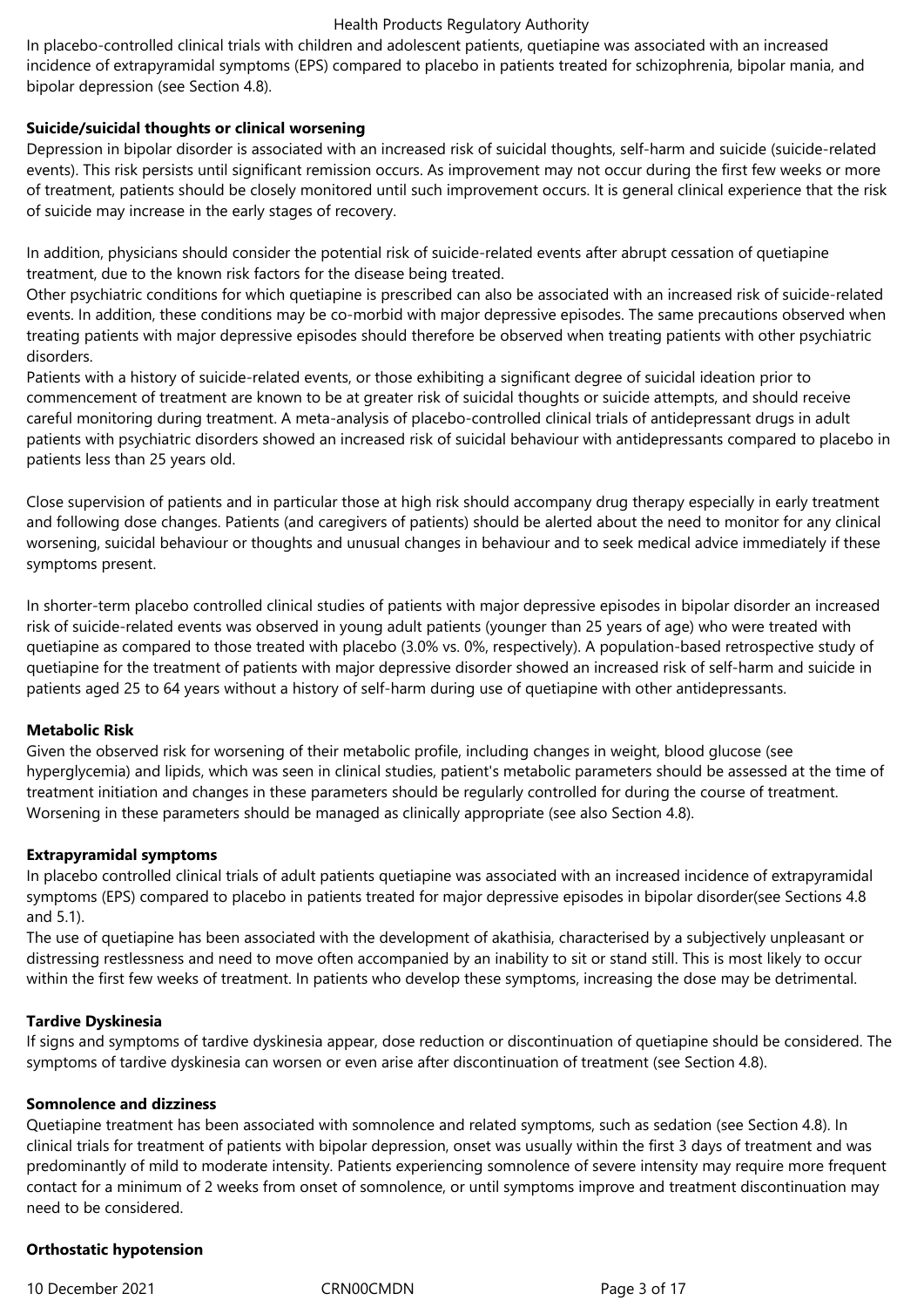Quetiapine treatment has been associated with orthostatic hypotension and related dizziness (see Section 4.8) which, like somnolence has onset usually during the initial dose-titration period. This could increase the occurrence of accidental injury (fall), especially in the elderly population. Therefore, patients should be advised to exercise caution until they are familiar with the potential effects of the medication.

Quetiapine should be used with caution in patients with known cardiovascular disease, cerebrovascular disease, or other conditions predisposing to hypotension. Dose reduction or more gradual titration should be considered if orthostatic hypotension occurs, especially in patients with underlying cardiovascular disease.

### **Sleep apnoea syndrome**

Sleep apnoea syndrome has been reported in patients using quetiapine. In patients receiving concomitant central nervous system depressants and who have a history of or are at risk for sleep apnoea, such as those who are overweight/obese or are male, quetiapine should be used with caution.

#### **Seizures**

In controlled clinical trials there was no difference in the incidence of seizures in patients treated with quetiapine or placebo. No data is available about the incidence of seizures in patients with a history of seizure disorder. As with other antipsychotics, caution is recommended when treating patients with a history of seizures (see Section 4.8).

### **Neuroleptic Malignant Syndrome**

Neuroleptic malignant syndrome has been associated with antipsychotic treatment, including quetiapine (see Section 4.8). Clinical manifestations include hyperthermia, altered mental status, muscular rigidity, autonomic instability, and increased creatine phosphokinase. In such an event, quetiapine should be discontinued and appropriate medical treatment given.

### **Severe Neutropenia and agranulocytosis**

Severe neutropenia (neutrophil count <0.5 X 10<sup>9</sup>/L) has been reported in quetiapine clinical trials. Most cases of severe neutropenia have occurred within a couple of months of starting therapy with quetiapine. There was no apparent dose relationship. During post-marketing experience, some cases were fatal. Possible risk factors for neutropenia include pre-existing low white blood cell count (WBC) and history of drug induced neutropenia. However, some cases occurred in patients without pre-existing risk factors. Quetiapine should be discontinued in patients with a neutrophil count <1.0 X 10<sup>9</sup>/L. Patients should be observed for signs and symptoms of infection and neutrophil counts followed (until they exceed 1.5 X 10 $^9$ /L) (see Section 5.1).

Neutropenia should be considered in patients presenting with infection or fever, particularly in the absence of obvious predisposing factor(s), and should be managed as clinically appropriate.

Patients should be advised to immediately report the appearance of signs/symptoms consistent with agranulocytosis or infection (e.g., fever, weakness, lethargy, or sore throat) at any time during Quetiapine Krka therapy. Such patients should have a WBC count and an absolute neutrophil count (ANC) performed promptly, especially in the absence of predisposing factors

### **Anti-cholinergic (muscarinic) effects**

Norquetiapine, an active metabolite of quetiapine, has moderate to strong affinity for several muscarinic receptor subtypes. This contributes to ADRs reflecting anti-cholinergic effects when quetiapine is used at recommended doses, when used concomitantly with other medications having anti-cholinergic effects, and in the setting of overdose. Quetiapine should be used with caution in patients receiving medications having anti-cholinergic (muscarinic) effects. Quetiapine should be used with caution in patients with a current diagnosis or prior history of urinary retention, clinically significant prostatic hypertrophy, intestinal obstruction or related conditions, increased intraocular pressure or narrow angle glaucoma. (See Sections 4.5, 4.8, 5.1 and 4.9.)

#### **Interactions**

#### See also Section 4.5

Concomitant use of quetiapine with a strong hepatic enzyme inducer such as carbamazepine or phenytoin substantially decreases quetiapine plasma concentrations, which could affect the efficacy of quetiapine therapy. In patients receiving a hepatic enzyme inducer, initiation of quetiapine treatment should only occur if the physician considers that the benefits of quetiapine outweigh the risks of removing the hepatic enzyme inducer. It is important that any change in the inducer is gradual, and if required, replaced with a non-inducer (e.g. sodium valproate).

### **Weight**

Weight gain has been reported in patients who have been treated with quetiapine, and should be monitored and managed as clinically appropriate as in accordance with utilised antipsychotic guidelines (see Sections 4.8 and 5.1).

### **Hyperglycaemia**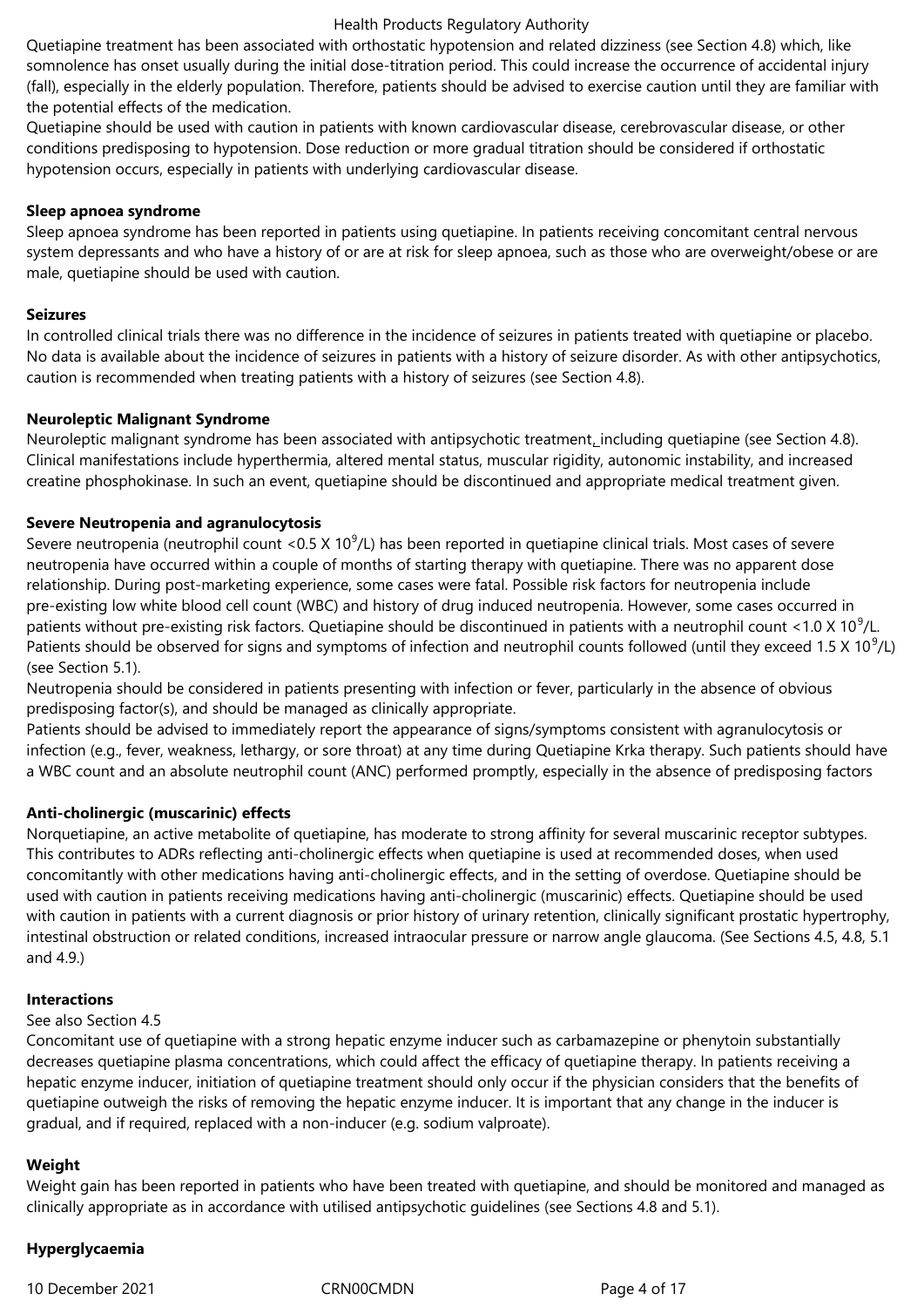Hyperglycaemia and/ or development or exacerbation of diabetes occasionally associated with ketoacidosis or coma has been reported rarely, including some fatal cases (see Section 4.8). In some cases, a prior increase in body weight has been reported which may be a predisposing factor. Appropriate clinical monitoring is advisable in accordance with utilised antipsychotic guidelines. Patients treated with any antipsychotic agent including quetiapine, should be observed for signs and symptoms of hyperglycaemia (such as polydipsia, polyuria, polyphagia and weakness), and patients with diabetes mellitus or with risk factors for diabetes mellitus should be monitored regularly for worsening of glucose control. Weight should be monitored regularly.

### **Lipids**

Increases in triglycerides, LDL and total cholesterol, and decreases in HDL cholesterol have been observed in clinical trials with quetiapine (see Section 4.8). Lipid changes should be managed as clinically appropriate.

### **QT Prolongation**

In clinical trials and use in accordance with the SPC, quetiapine was not associated with a persistent increase in absolute QT intervals. In post-marketing, QT prolongation was reported with quetiapine at the therapeutic doses (see Section 4.8) and in overdose (see Section 4.9). As with other antipsychotics, caution should be exercised when quetiapine is prescribed in patients with cardiovascular disease or family history of QT prolongation. Also caution should be exercised when quetiapine is prescribed either with medicines known to increase QT interval or with concomitant neuroleptics, especially in the elderly, in patients with congenital long QT syndrome, congestive heart failure, heart hypertrophy, hypokalaemia or hypomagnesaemia (see Section 4.5).

### **Cardiomyopathy and Myocarditis**

Cardiomyopathy and myocarditis have been reported in clinical trials and during the post-marketing experience (see section 4.8). In patients with suspected cardiomyopathy or myocarditis discontinuation of quetiapine should be considered.

### **Severe Cutaneous Adverse Reactions**

Severe cutaneous adverse reactions (SCARs), including Stevens-Johnson syndrome (SJS), toxic epidermal necrolysis (TEN), Acute Generalized Exanthematous Pustulosis (AGEP), Erythema Multiforme (EM) and drug reaction with eosinophilia and systemic symptoms (DRESS) which can be life-threatening or fatal have been reported very rarely with quetiapine treatment. SCARs commonly present with one or more of the following symptoms: extensive cutaneous rash which may be pruritic or associated with pustules, exfoliative dermatitis, fever, lymphadenopathy and possible eosinophilia or neutrophilia. Most of these reactions occurred within 4 weeks after initiation of quetiapine therapy, some DRESS reactions occurred within 6 weeks after initiation of quetiapine therapy. If signs and symptoms suggestive of these severe skin reactions appear, quetiapine should be withdrawn immediately and alternative treatment should be considered.

### **Withdrawal**

Acute withdrawal symptoms such as insomnia, nausea, headache, diarrhoea, vomiting, dizziness, and irritability have been described after abrupt cessation of quetiapine. Gradual withdrawal over a period of at least one to two weeks is advisable. (See Section 4.8)

### **Elderly patients with dementia-related psychosis**

Quetiapine is not approved for the treatment of dementia-related psychosis. An approximately 3-fold increased risk of cerebrovascular adverse events has been seen in randomised placebo controlled trials in the dementia population with some atypical antipsychotics. The mechanism for this increased risk is not known. An increased risk cannot be excluded for other antipsychotics or other patient populations. Quetiapine should be used with caution in patients with risk factors for stroke.

In a meta-analysis of atypical antipsychotics, it has been reported that elderly patients with dementia-related psychosis are at an increased risk of death compared to placebo. In two 10-week placebo-controlled quetiapine studies in the same patient population (n=710); mean age: 83 years; range: 56-99 years) the incidence of mortality in quetiapine treated patients was 5.5% versus 3.2% in the placebo group. The patients in these trials died from a variety of causes that were consistent with expectations for this population.

### **Elderly patients with Parkinson's disease (PD)/parkinsonism**

A population-based retrospective study of quetiapine for the treatment of patients with MDD, showed an increased risk of death during use of quetiapine in patients aged >65 years. This association was not present when patients with PD were removed from the analysis. Caution should be exercised if quetiapine is prescribed to elderly patients with PD.

# **Dysphagia**

Dysphagia (see Section 4.8) has been reported with quetiapine. Quetiapine should be used with caution in patients at risk for aspiration pneumonia.

10 December 2021 CRN00CMDN Page 5 of 17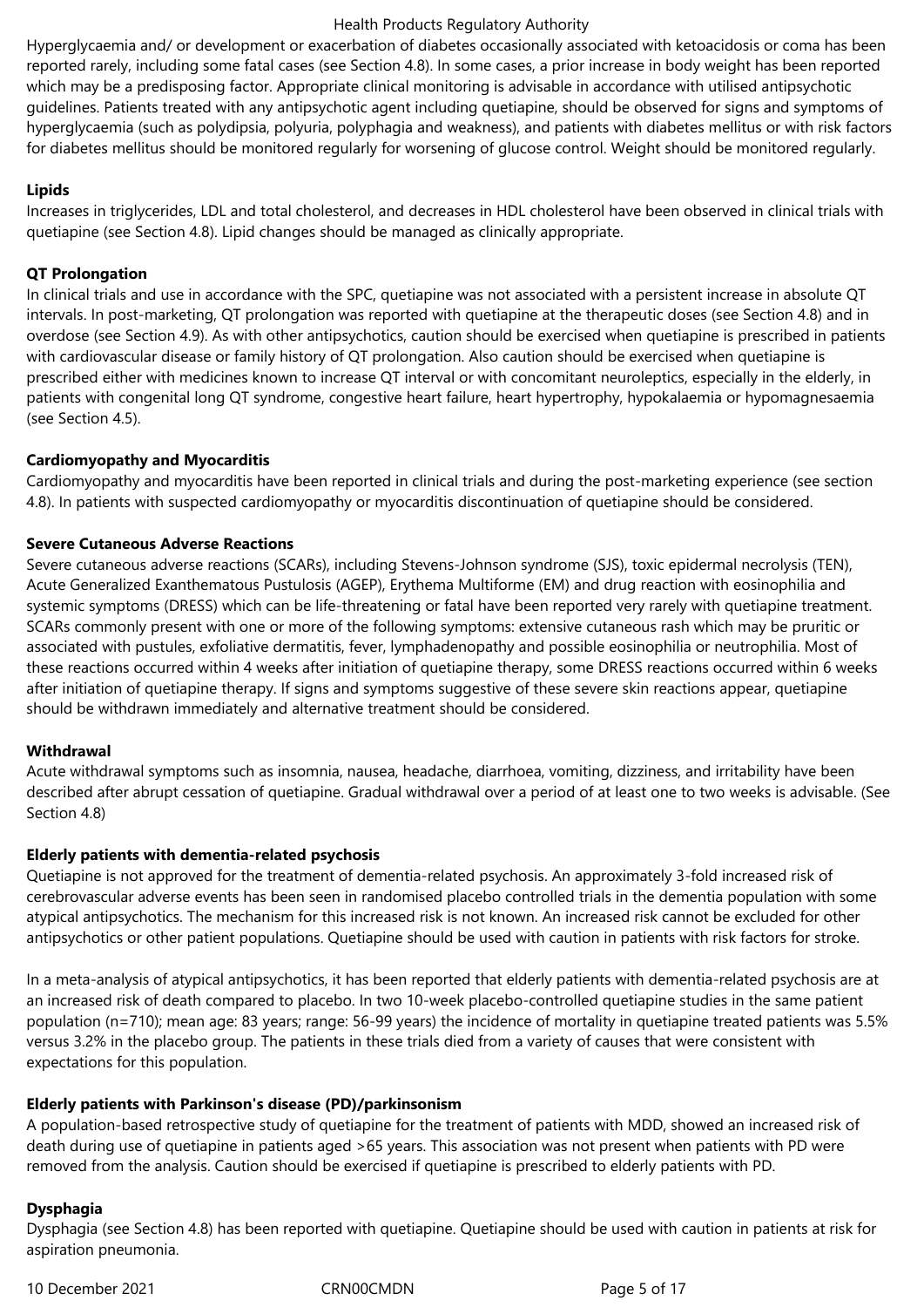### **Constipation and intestinal obstruction**

Constipation represents a risk factor for intestinal obstruction. Constipation and intestinal obstruction have been reported with quetiapine (see Section 4.8). This includes fatal reports in patients who are at higher risk of intestinal obstruction, including those that are receiving multiple concomitant medications that decrease intestinal motility and/or may not report symptoms of constipation. Patients with intestinal obstruction/ileus should be managed with close monitoring and urgent care.

### **Venous Thromboembolism (VTE)**

Cases of venous thromboembolism (VTE) have been reported with antipsychotic drugs. Since patients treated with antipsychotics often present with acquired risk factors for VTE, all possible risk factors for VTE should be identified before and during treatment with quetiapine and preventive measures undertaken.

### **Pancreatitis**

Pancreatitis has been reported in clinical trials and during post marketing experience. Among post marketing reports, while not all cases were confounded by risk factors, many patients had factors which are known to be associated with pancreatitis such as increased triglycerides (see Section 4.4), gallstones, and alcohol consumption.

### Additional information

Quetiapine data in combination with divalproex or lithium in acute moderate to severe manic episodes is limited; however, combination therapy was well tolerated (see Section 4.8 and 5.1). The data showed an additive effect at week 3.

### **Misuse and abuse**

Cases of misuse and abuse have been reported. Caution may be needed when prescribing quetiapine to patients with a history of alcohol or drug abuse.

### **Lactose**

This medicinal product contains lactose. Patients with rare hereditary problems of galactose intolerance, total lactase deficiency or glucose-galactose malabsorption should not take this medicine.

### **Sodium**

This medicinal product contains less than 1 mmol sodium (23 mg) per tablet, that is to say essentially "sodium-free".

### **4.5 Interaction with other medicinal products and other forms of interactions**

Given the primary central nervous system effects of quetiapine, quetiapine should be used with caution in combination with other centrally acting medicinal products and alcohol.

Caution should be exercised treating patients receiving other medications having anti-cholinergic (muscarinic) effects (see Section 4.4).

Cytochrome P450 (CYP) 3A4 is the enzyme that is primarily responsible for the cytochrome P450 mediated metabolism of quetiapine. In an interaction study in healthy volunteers, concomitant administration of quetiapine (dosage of 25 mg) with ketoconazole, a CYP3A4 inhibitor, caused a 5- to 8-fold increase in the AUC of quetiapine. On the basis of this, concomitant use of quetiapine with CYP3A4 inhibitors is contraindicated. It is also not recommended to consume grapefruit juice while on quetiapine therapy.

In a multiple dose trial in patients to assess the pharmacokinetics of quetiapine given before and during treatment with carbamazepine (a known hepatic enzyme inducer), co-administration of carbamazepine significantly increased the clearance of quetiapine. This increase in clearance reduced systemic quetiapine exposure (as measured by AUC) to an average of 13% of the exposure during administration of quetiapine alone; although a greater effect was seen in some patients. As a consequence of this interaction, lower plasma concentrations can occur, which could affect the efficacy of quetiapine therapy. Co-administration of quetiapine and phenytoin (another microsomal enzyme inducer) caused a greatly increased clearance of quetiapine by approx. 450%. In patients receiving a hepatic enzyme inducer, initiation of quetiapine treatment should only occur if the physician considers that the benefits of quetiapine outweigh the risks of removing the hepatic enzyme inducer. It is important that any change in the inducer is gradual, and if required, replaced with a non-inducer (e.g. sodium valproate) (see Section 4.4).

The pharmacokinetics of quetiapine were not significantly altered by co-administration of the antidepressants imipramine (a known CYP 2D6 inhibitor) or fluoxetine (a known CYP 3A4 and CYP 2D6 inhibitor).

10 December 2021 CRN00CMDN Page 6 of 17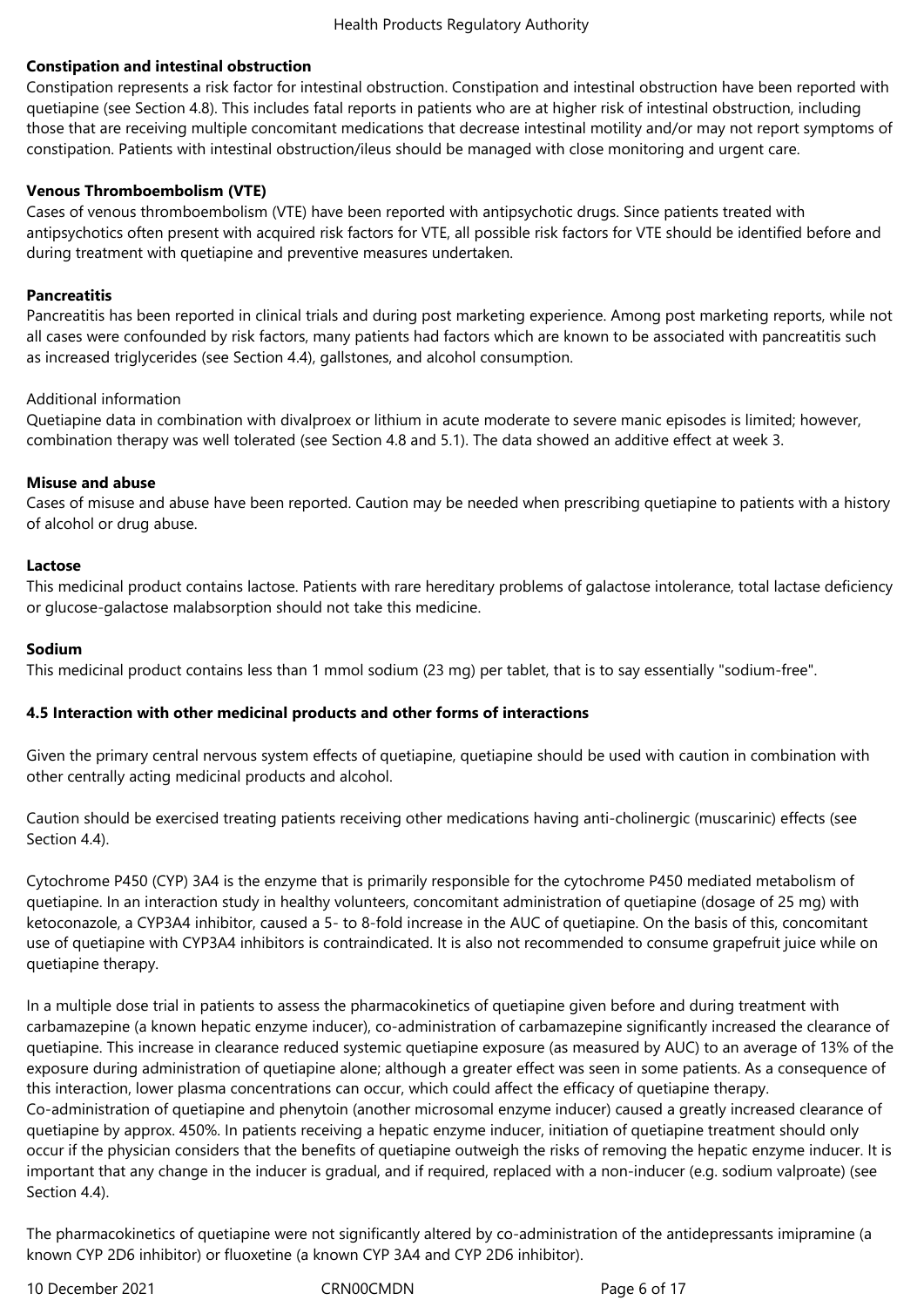The pharmacokinetics of quetiapine were not significantly altered by co-administration of the antipsychotics risperidone or haloperidol. Concomitant use of quetiapine and thioridazine caused an increased clearance of quetiapine with approx. 70%. The pharmacokinetics of quetiapine were not altered following co-administration with cimetidine.

The pharmacokinetics of lithium were not altered when co-administered with quetiapine.

In a 6-week, randomised, study of lithium and quetiapine prolonged release versus placebo and quetiapine prolonged release in adult patients with acute mania, a higher incidence of extrapyramidal related events (in particular tremor), somnolence, and weight gain were observed in the lithium add-on group compared to the placebo add-on group (see Section 5.1).

The pharmacokinetics of sodium valproate and quetiapine were not altered to a clinically relevant extent when co-administered. A retrospective study of children and adolescents who received valproate, quetiapine, or both, found a higher incidence of leucopenia and neutropenia in the combination group versus the monotherapy groups.

Formal interaction studies with commonly used cardiovascular medicinal products have not been performed.

Caution should be exercised when quetiapine is used concomitantly with medicinal products known to cause electrolyte imbalance or to increase QT interval.

There have been reports of false positive results in enzyme immunoassays for methadone and tricyclic antidepressants in patients who have taken quetiapine. Confirmation of questionable immunoassay screening results by an appropriate chromatographic technique is recommended.

# **4.6 Fertility, pregnancy and lactation**

# **Pregnancy**

*First trimester* 

The moderate amount of published data from exposed pregnancies (i.e. between 300-1000 pregnancy outcomes), including individual reports and some observational studies do not suggest an increased risk of malformations due to treatment. However, based on all available data, a definite conclusion cannot be drawn. Animal studies have shown reproductive toxicity (see Section 5.3). Therefore, quetiapine should only be used during pregnancy if the benefits justify the potential risks. *Third trimester* 

Neonates exposed to antipsychotics (including quetiapine) during the third trimester of pregnancy are at risk of adverse reactions including extrapyramidal and/or withdrawal symptoms that may vary in severity and duration following delivery. There have been reports of agitation, hypertonia, hypotonia, tremor, somnolence, respiratory distress, or feeding disorder. Consequently, newborns should be monitored carefully.

# Breast-feeding

Based on very limited data from published reports on quetiapine excretion into human breast milk, excretion of quetiapine at therapeutic doses appears to be inconsistent. Due to lack of robust data, a decision must be made whether to discontinue breast-feeding or to discontinue Quetiapine Krka therapy taking into account the benefit of breast-feeding for the child and the benefit of therapy for the woman.

# **Fertility**

The effects of quetiapine on human fertility have not been assessed. Effects related to elevated prolactin levels were seen in rats, although these are not directly relevant to humans (see Section 5.3 preclinical data).

# **4.7 Effects on ability to drive and use machines**

Given its primary central nervous system effects, quetiapine may interfere with activities requiring mental alertness. Therefore, patients should be advised not to drive or operate machinery, until individual susceptibility to this is known.

# **4.8 Undesirable effects**

The most commonly reported Adverse Drug Reactions (ADRs) with quetiapine (≥10%) are somnolence, dizziness, headache, dry mouth, withdrawal (discontinuation) symptoms, elevations in serum triglyceride levels, elevations in total cholesterol (predominantly LDL cholesterol), decreases in HDL cholesterol, weight gain, decreased haemoglobin and extrapyramidal symptoms.

Severe cutaneous adverse reactions (SCARs), including Stevens-Johnson syndrome (SJS), toxic epidermal necrolysis (TEN), drug reaction with eosinophilia and systemic symptoms (DRESS) have been reported in association with quetiapine treatment.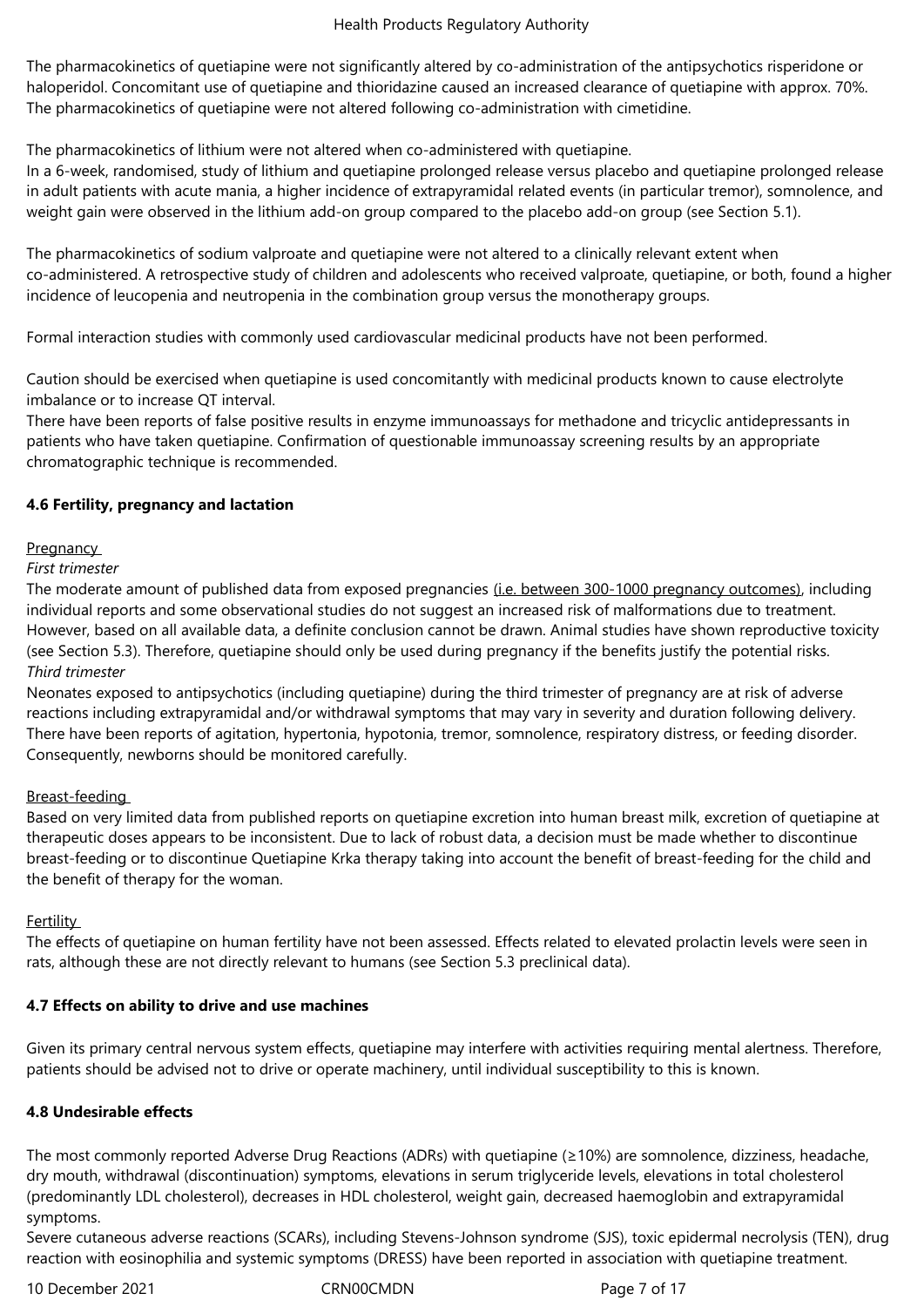The incidences of ADRs associated with quetiapine therapy, are tabulated below (Table 1) according to the format recommended by the Council for International Organizations of Medical Sciences (CIOMS III Working Group; 1995).

### **Table 1 ADRs associated with quetiapine therapy**

The frequencies of adverse events are ranked according to the following: very common (≥1/10), common (≥1/100, <1/10), uncommon (≥1/1 000, <1/100), rare (≥1/10 000, <1/1 000), very rare (<1/10 000) and not known (cannot be estimated from the available data).

| System organ class                              | <b>Adverse drug reaction</b>                                                                                                                                                                                         |  |
|-------------------------------------------------|----------------------------------------------------------------------------------------------------------------------------------------------------------------------------------------------------------------------|--|
| Blood and lymphatic system disorders            |                                                                                                                                                                                                                      |  |
| Very common:                                    | decreased haemoglobin <sup>22</sup>                                                                                                                                                                                  |  |
| Common:                                         | leukopenia $1,28$ , decreased neutrophil count, eosinophils increased $27$                                                                                                                                           |  |
| Uncommon:                                       | thrombocytopenia, anaemia, platelet count decreased <sup>13</sup> , neutropenia <sup>1</sup>                                                                                                                         |  |
| Rare:                                           | agranulocytosis <sup>26</sup>                                                                                                                                                                                        |  |
| Immune system disorders                         |                                                                                                                                                                                                                      |  |
| Uncommon:                                       | hypersensitivity (including allergic skin reactions)                                                                                                                                                                 |  |
| Very rare:                                      | anaphylactic reaction <sup>5</sup>                                                                                                                                                                                   |  |
| <b>Endocrine disorders</b>                      |                                                                                                                                                                                                                      |  |
| Common:                                         | hyperprolactinaemia <sup>15</sup> , decreases in total $T_4^{24}$ , decreases in free $T_4^{24}$ ,<br>decreases in total $T_3^{24}$ , increases in TSH $^{24}$                                                       |  |
| Uncommon:                                       | decreases in free $T_3^{24}$ , hypothyroidism <sup>21</sup>                                                                                                                                                          |  |
| Very rare:                                      | inappropriate antidiuretic hormone secretion                                                                                                                                                                         |  |
| Metabolism and nutritional disorders            |                                                                                                                                                                                                                      |  |
| Very common:                                    | elevations in serum triglyceride levels <sup>10,30</sup> , elevations in total cholesterol<br>(predominantly LDL cholesterol) <sup>11,30</sup> , decreases in HDL cholesterol <sup>17,30</sup> ,<br>weight gain 8,30 |  |
| Common:                                         | increased apetite, blood glucose increased to hypeglycaemic levels <sup>6,30</sup>                                                                                                                                   |  |
| Uncommon:                                       | hyponatraemia $^{19}$ , diabetes mellitus $^{1,5}$ , exacerbation of pre-existing<br>diabetes                                                                                                                        |  |
| Rare:                                           | metabolic syndrome <sup>29</sup>                                                                                                                                                                                     |  |
| Psychiatric disorders                           |                                                                                                                                                                                                                      |  |
| Common:                                         | abnormal dreams and nightmares, suicidal ideation and suicidal<br>behaviour <sup>20</sup>                                                                                                                            |  |
| Rare:                                           | somnambulism and related reactions such as sleep talking and sleep<br>related eating disorder                                                                                                                        |  |
| Nervous system disorders                        |                                                                                                                                                                                                                      |  |
| Very common:                                    | dizziness <sup>4,16</sup> , headache, somnolence <sup>2,16</sup> , extrapyramidal symptoms <sup>1,21</sup>                                                                                                           |  |
| Common:                                         | dysarthria                                                                                                                                                                                                           |  |
| Uncommon:                                       | seizure <sup>1</sup> , restless legs syndrome, tardive dyskinesia <sup>1,5</sup> , syncope <sup>4,16</sup> ,                                                                                                         |  |
| Cardiac disorders                               |                                                                                                                                                                                                                      |  |
| Common:                                         | tachycardia <sup>4</sup> , palpitations <sup>23</sup>                                                                                                                                                                |  |
| Uncommon:                                       | QT prolongation 1,12,18, bradycardia <sup>32</sup>                                                                                                                                                                   |  |
| Not known:                                      | Cardiomyopathy, myocarditis                                                                                                                                                                                          |  |
| Eye disorders                                   |                                                                                                                                                                                                                      |  |
| Common:                                         | blurred vision                                                                                                                                                                                                       |  |
| Vascular disorders                              |                                                                                                                                                                                                                      |  |
| Common:                                         | orthostatic hypotension 4,16                                                                                                                                                                                         |  |
| Rare:                                           | venous thrombembolism <sup>1</sup>                                                                                                                                                                                   |  |
| Not known                                       | stroke $33$                                                                                                                                                                                                          |  |
| Respiratory, thoracic and mediastinal disorders |                                                                                                                                                                                                                      |  |
| Common:                                         | dyspnoea <sup>23</sup>                                                                                                                                                                                               |  |
| Uncommon:                                       | rhinitis                                                                                                                                                                                                             |  |
| Gastrointestinal disorders                      |                                                                                                                                                                                                                      |  |
| Very common:                                    | dry mouth                                                                                                                                                                                                            |  |
| Common:                                         | dyspepsia, constipation, vomiting <sup>25</sup>                                                                                                                                                                      |  |
| Uncommon:                                       | dysphagia <sup>7</sup>                                                                                                                                                                                               |  |
| Rare:                                           | pancreatitis <sup>1</sup> , intestinal obstruction/Ileus                                                                                                                                                             |  |

10 December 2021 CRN00CMDN Page 8 of 17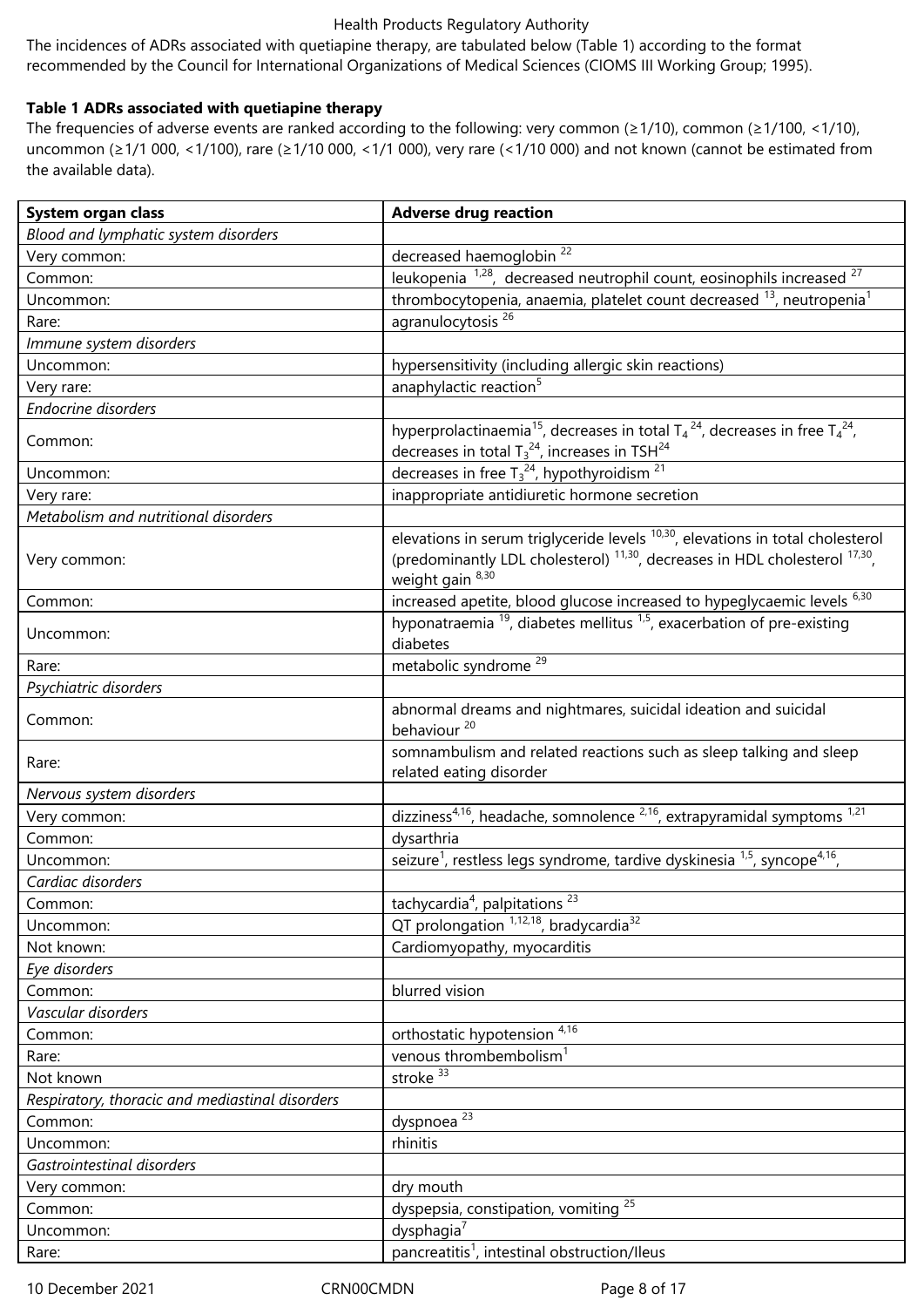| Hepato-biliary disorders                             |                                                                                                                                                                                               |  |
|------------------------------------------------------|-----------------------------------------------------------------------------------------------------------------------------------------------------------------------------------------------|--|
| Common:                                              | elevations in serum transaminases alanine aminotransferase $(ALT)^3$ ,                                                                                                                        |  |
|                                                      | elevations in gamma-GT levels $3$ .                                                                                                                                                           |  |
| Uncommon:                                            | elevations in serum aspartate aminotransferase $(AST)^3$                                                                                                                                      |  |
| Rare:                                                | jaundice <sup>5</sup> , hepatitis                                                                                                                                                             |  |
| Skin and subcutaneous tissue disorders               |                                                                                                                                                                                               |  |
| Very rare:                                           | angioedema <sup>5</sup> , Stevens-Johnson syndrome <sup>5</sup>                                                                                                                               |  |
| Not known:                                           | toxic epidermal necrolysis, erythema multiforme, Acute Generalized<br>Exanthematous Pustulosis (AGEP), Drug Reaction with Eosinophilia and<br>Systemic Symptoms (DRESS), cutaneous vasculitis |  |
| Musculoskeletal and connective tissue disorders      |                                                                                                                                                                                               |  |
| Very rare:                                           | rhabdomyolysis                                                                                                                                                                                |  |
| Renal and urinary disorders                          |                                                                                                                                                                                               |  |
| Uncommon:                                            | urinary retention                                                                                                                                                                             |  |
| Pregnancy, puerperium and perinatal conditions       |                                                                                                                                                                                               |  |
| Not known:                                           | drug withdrawal syndrome neonatal                                                                                                                                                             |  |
| Reproductive system and breast disorders             |                                                                                                                                                                                               |  |
| Uncommon:                                            | sexual dysfunction                                                                                                                                                                            |  |
| Rare:                                                | priapism, galactorrhoea, breast swelling, menstrual disorder                                                                                                                                  |  |
| General disorders and administration site conditions |                                                                                                                                                                                               |  |
| Very common:                                         | withdrawal (discontinuation) symptoms <sup>1,9</sup>                                                                                                                                          |  |
| Common:                                              | mild asthenia, peripheral oedema, irritability, pyrexia                                                                                                                                       |  |
| Rare:                                                | neuroleptic malignant syndrome <sup>1</sup> , hypothermia.                                                                                                                                    |  |
| Investigations                                       |                                                                                                                                                                                               |  |
| Rare:                                                | elevations in blood creatine phosphokinase <sup>14</sup>                                                                                                                                      |  |

1. See Section 4.4.

2. Somnolence may occur, usually during the first two weeks of treatment and generally resolves with the continued administration of quetiapine.

3. Asymptomatic elevations (shift from normal to > 3X ULN at any time) in serum transaminase (ALT, AST) or gamma-GT-levels have been observed in some patients administered quetiapine. These elevations were usually reversible on continued quetiapine treatment.

4. As with other antipsychotics with alpha1 adrenergic blocking activity, quetiapine may commonly induce orthostatic hypotension, associated with dizziness, tachycardia and, in some patients, syncope, especially during the initial dose-titration period. (See Section 4.4).

5. Calculation of Frequency for these ADR's have been taken from postmarketing data only.

6. Fasting blood glucose ≥126 mg/dL (≥7.0 mmol/L) or a non fasting blood glucose ≥200 mg/dL (≥11.1 mmol/L) on at least one occasion.

7. An increase in the rate of dysphagia with quetiapine vs. placebo was only observed in the clinical trials in bipolar depression.

8. Based on >7% increase in body weight from baseline. Occurs predominantly during the early weeks of treatment in adults.

9. The following withdrawal symptoms have been observed most frequently in acute placebo-controlled, monotherapy clinical trials, which evaluated discontinuation symptoms: insomnia, nausea, headache, diarrhoea, vomiting, dizziness, and irritability. The incidence of these reactions had decreased significantly after 1 week post-discontinuation.

10. Triglycerides ≥200 mg/dL (≥2.258 mmol/L) (patients ≥18 years of age) or ≥150 mg/dL (≥1.694 mmol/L) (patients <18 years of age) on at least one occasion.

11. Cholesterol ≥240 mg/dL (≥6.2064 mmol/L) (patients ≥18 years of age) or ≥200 mg/dL (≥5.172 mmol/L) (patients <18 years of age on at least one occasion. An increase in LDL cholesterol of ≥30 mg/dL (≥0.769 mmol/L) has been very commonly observed. Mean change among patients who had this increase was 41.7 mg/dL (≥1.07 mmol/L).

12. See text below.

13. Platelets ≤100 x 10<sup>9</sup>/L on at least one occasion.

14. Based on clinical trial adverse event reports of blood creatine phosphokinase increase not associated with neuroleptic malignant syndrome.

15. Prolactin levels (patients>18 years of age): >20 μg/L (>869.56 pmol/L) males; >30 μg/L (>1304.34 pmol/L) females at any time.

16. May lead to falls.

17. HDL cholesterol: <40 mg/dL (1.025 mmol/L) males; <50 mg/dL (1.282 mmol/L) females at any time.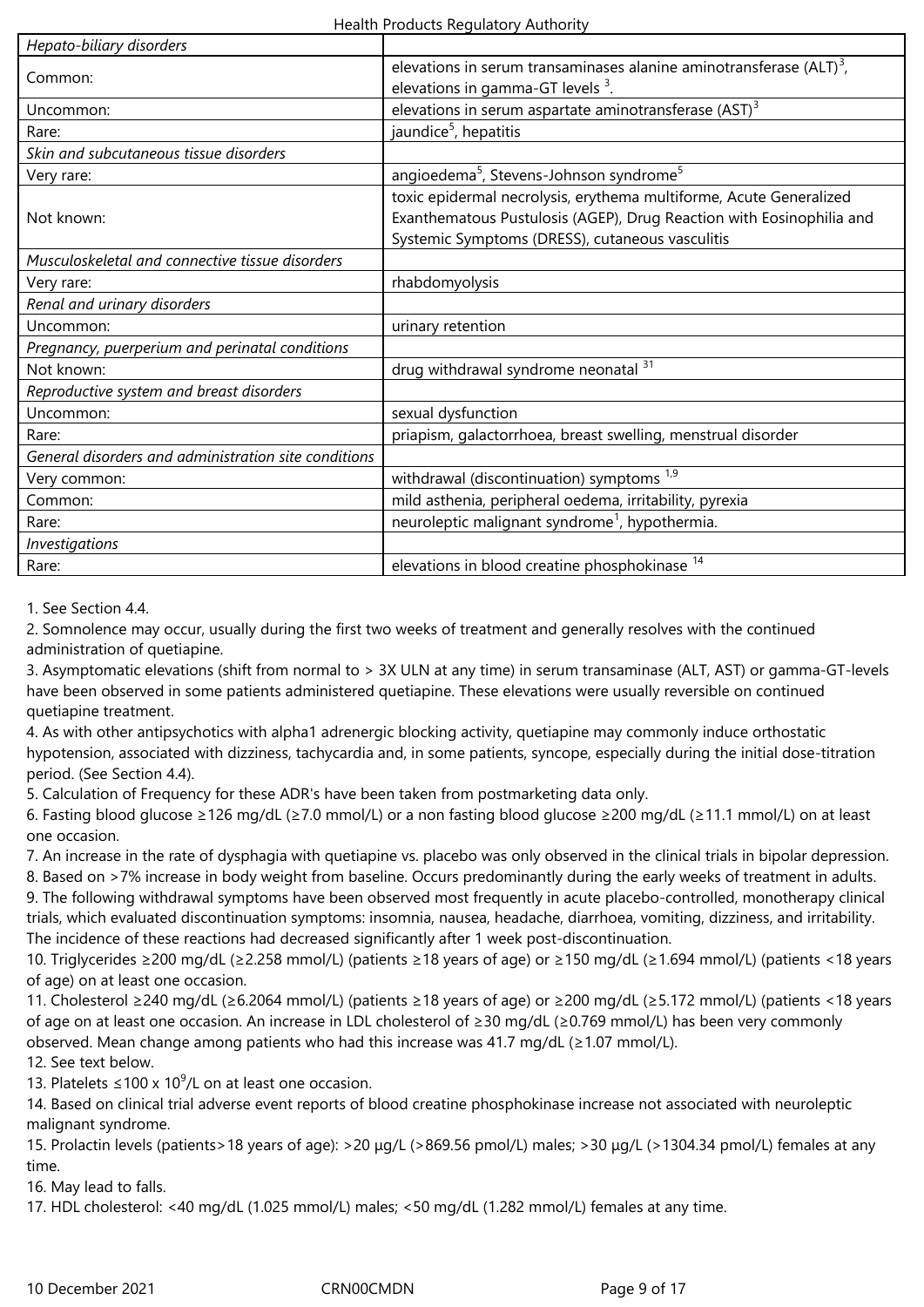18. Incidence of patients who have a QTc shift from <450 msec to ≥450 msec with a ≥30 msec increase. In placebo-controlled trials with quetiapine the mean change and the incidence of patients who have a shift to a clinically significant level is similar between quetiapine and placebo.

19. Shift from >132 mmol/L to ≤132 mmol/L on at least one occasion.

20. Cases of suicidal ideation and suicidal behaviours have been reported during quetiapine therapy or early after treatment discontinuation (see Sections 4.4 and 5.1).

21. See Section 5.1.

22. Decreased haemoglobin to ≤13 g/dL (8.07 mmol/L) males, ≤12 g/dL (7.45 mmol/L) females on at least one occasion occurred in 11% of quetiapine patients in all trials including open label extensions. For these patients, the mean maximum decrease in haemoglobin at any time was -1.50 g/dL.

23. These reports often occurred in the setting of tachycardia, dizziness, orthostatic hypotension, and/or underlying cardiac/respiratory disease.

24. Based on shifts from normal baseline to potentially clinically important value at any time post-baseline in all trials. Shifts in total T<sub>4</sub>, free T<sub>4</sub>, total T<sub>3</sub> and free T<sub>3</sub> are defined as <0.8 x LLN (pmol/L) and shift in TSH is > 5 mIU/L at any time.

25. Based upon the increased rate of vomiting in elderly patients (≥65 years of age).

26. Based on shift in neutrophils from >=1.5 x 10<sup>9</sup>/L at baseline to <0.5 x 10<sup>9</sup>/L at any time during treatment and based on patients with severe neutropenia (<0.5 x 10<sup>9</sup>/L) and infection during all quetiapine clinical trials (see Section 4.4).

27. Based on shifts from normal baseline to potentially clinically important value at any time post-baseline in all trials. Shifts in eosinophils are defined as >1x 10<sup>9</sup> cells/L at any time.

28. Based on shifts from normal baseline to potentially clinically important value at any time post-baseline in all trials. Shifts in WBCs are defined as  $\leq 3 \times 10^9$  cells/L at any time.

29. Based on adverse event reports of metabolic syndrome from all clinical trials with quetiapine.

30. In some patients, a worsening of more than one of the metabolic factors of weight, blood glucose and lipids was observed in clinical studies (see Section 4.4).

31. See Section 4.6.

32. May occur at or near initiation of treatment and be associated with hypotension and/or syncope. Frequency based on adverse event reports of bradycardia and related events in all clinical trials with quetiapine.

33. Based on one retrospective non-randomised epidemiological study.

Cases of QT prolongation, ventricular arrhythmia, sudden unexplained death, cardiac arrest and torsades de pointes have been reported with the use of neuroleptics and are considered class effects.

### **Paediatric population**

The same ADRs described above for adults should be considered for children and adolescents. The following table summarises ADRs that occur in a higher frequency category in children and adolescents patients (10-17 years of age) than in the adult population or ADRs that have not been identified in the adult population.

# **Table 2 ADRs in children and adolescents associated with quetiapine therapy that occur in a higher frequency than adults, or not identified in the adult population**

The frequencies of adverse events are ranked according to the following: very common ( $\geq$ 1/10), common ( $\geq$ 1/100, <1/10), uncommon (≥1/1,000, <1/100), rare (≥1/10,000, <1/1,000) and very rare (<1/10,000).

| <b>Endocrine disorders</b>                           |                                          |
|------------------------------------------------------|------------------------------------------|
| Very common                                          | elevations in prolactin <sup>1</sup>     |
| Metabolism and nutrition disorders                   |                                          |
| Very common:                                         | increased appetite                       |
| Nervous system disorders                             |                                          |
| Very common:                                         | extrapyramidal symptoms <sup>3, 4</sup>  |
| Common:                                              | syncope                                  |
| Vascular disorders                                   |                                          |
| Very common:                                         | increases in blood pressure <sup>2</sup> |
| Respiratory, thoracic and mediastinal disorders      |                                          |
| Common:                                              | rhinitis                                 |
| Gastrointestinal disorders                           |                                          |
| Very common:                                         | Vomiting                                 |
| General disorders and administration site conditions |                                          |
| Common:                                              | Irritability <sup>3</sup>                |
|                                                      |                                          |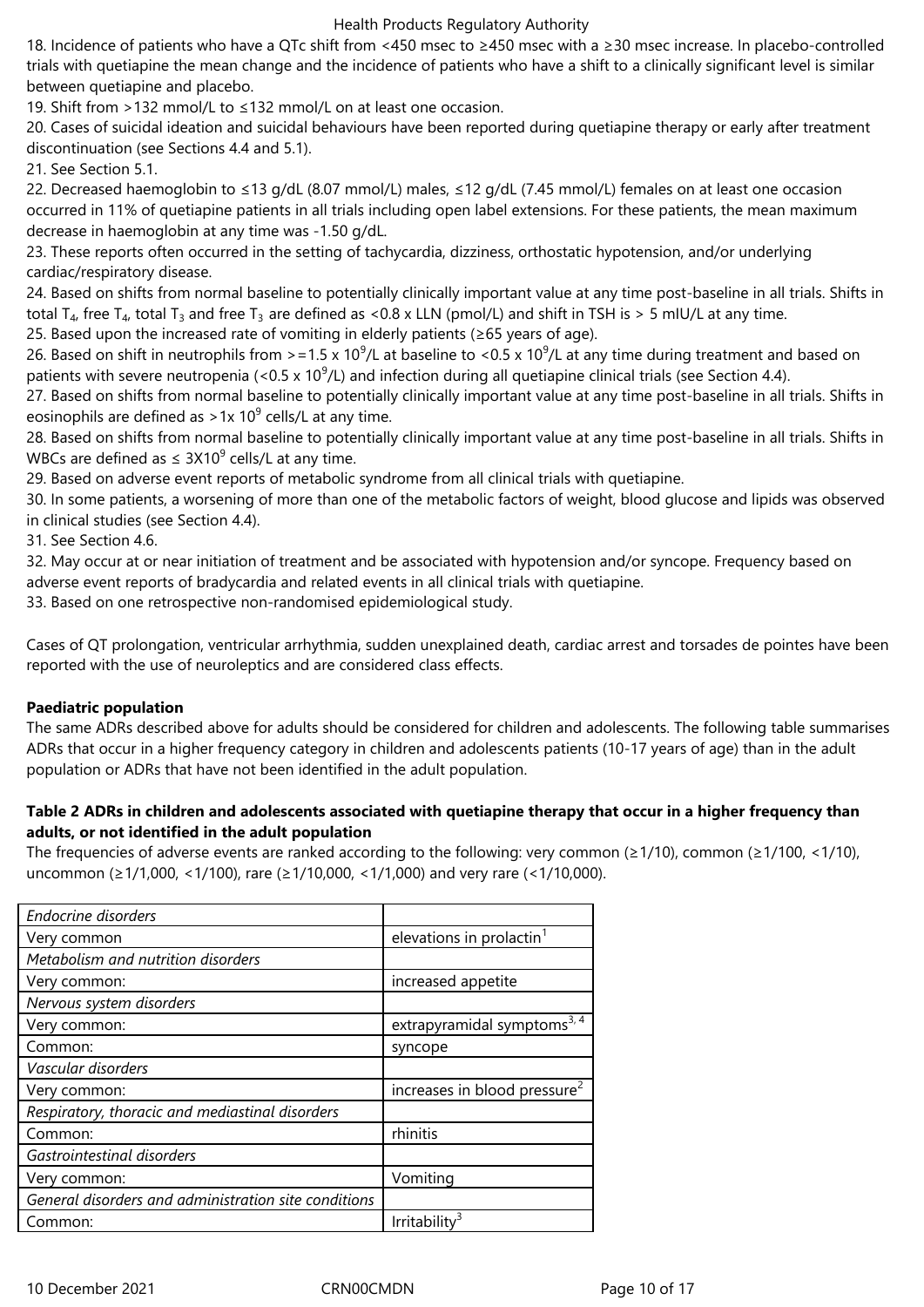2. Based on shifts above clinically significant thresholds (adapted from the National Institutes of Health criteria) or increases > 20 mmHg for systolic or >10 mmHg for diastolic blood pressure at any time in two acute (3-6 weeks) placebo-controlled trials in children and adolescents.

3. Note: The frequency is consistent to that observed in adults, but might be associated with different clinical implications in children and adolescents as compared to adults.

4. See Section 5.1.

# Reporting of suspected adverse reactions

Reporting suspected adverse reactions after authorisation of the medicinal product is important. It allows continued monitoring of the benefit/risk balance of the medicinal product. Healthcare professionals are asked to report any suspected adverse reactions via HPRA Pharmacovigilance,

Website: www.hpra.ie.

# **4.9 Overdose**

# Sympto[ms](http://www.hpra.ie/)

In general, reported signs and symptoms were those resulting from an exaggeration of the active substance's known pharmacological effects, ie, drowsiness and sedation, tachycardia, hypotension and anti-cholinergic effects. Overdose could lead to QT-prolongation, seizures, status epilepticus, rhabdomyolysis, respiratory depression, urinary retention, confusion, delirium and/or agitation, coma and death. Patients with pre-existing severe cardiovascular disease may be at an increased risk of the effects of overdose. (See Section 4.4, Orthostatic hypotension).

# Management of overdose

There is no specific antidote to quetiapine. In cases of severe signs, the possibility of multiple drug involvement should be considered, and intensive care procedures are recommended, including establishing and maintaining a patent airway, ensuring adequate oxygenation and ventilation, and monitoring and support of the cardiovascular system.

Based on public literature, patients with delirium and agitation and a clear anti‑cholinergic syndrome may be treated with physostigmine, 1-2 mg (under continuous ECG monitoring). This is not recommended as standard treatment, because of potential negative effect of physostigmine on cardiac conductance. Physostigmine may be used if there are no ECG aberrations. Do not use physostigmine in case of dysrhythmias, any degree of heart block or QRS-widening.

Whilst the prevention of absorption in overdose has not been investigated, gastric lavage can be indicated in severe poisonings and if possible to perform within one hour of ingestion. The administration of activated charcoal should be considered.

In cases of quetiapine overdose, refractory hypotension should be treated with appropriate measures such as intravenous fluids and/or sympathomimetic agents. Epinephrine and dopamine should be avoided, since beta stimulation may worsen hypotension in the setting of quetiapine-induced alpha blockade.

Close medical supervision and monitoring should be continued until the patient recovers.

# **5 PHARMACOLOGICAL PROPERTIES**

# **5.1 Pharmacodynamic properties**

Pharmacotherapeutic group: Antipsychotics; Diazepines, oxazepines, thiazepines and oxepines, ATC code: N05AH04.

# Mechanism of action:

Quetiapine is an atypical antipsychotic agent. Quetiapine and the active human plasma metabolite, norquetiapine interact with a broad range of neurotransmitter receptors. Quetiapine and norquetiapine exhibit affinity for brain serotonin ( $5HT_2$ ) and dopamine  $D_1$ - and  $D_2$ - receptors. It is this combination of receptor antagonism with a higher selectivity for  $\text{SHT}_2$ relative to  $D_2$ receptors, which is believed to contribute to the clinical antipsychotic properties and low extrapyramidal side effect (EPS) liability of quetiapine compared to typical antipsychotics. Quetiapine and norquetiapine have no appreciable affinity at benzodiazepine receptors but high affinity at histaminergic and adrenergic alpha1 receptors and moderate affinity at adrenergic alpha 2 receptors. Quetiapine also has low or no affinity for muscarinic receptors, while norquetiapine has moderate to high affinity at several muscarinic receptors, which may explain anti-cholinergic (muscarinic) effects. Inhibition of NET and partial agonist action at 5HT<sub>1A</sub> sites by norquetiapine may contribute to quetiapine's therapeutic efficacy as an antidepressant.

# Pharmacodynamic effects:

10 December 2021 CRN00CMDN Page 11 of 17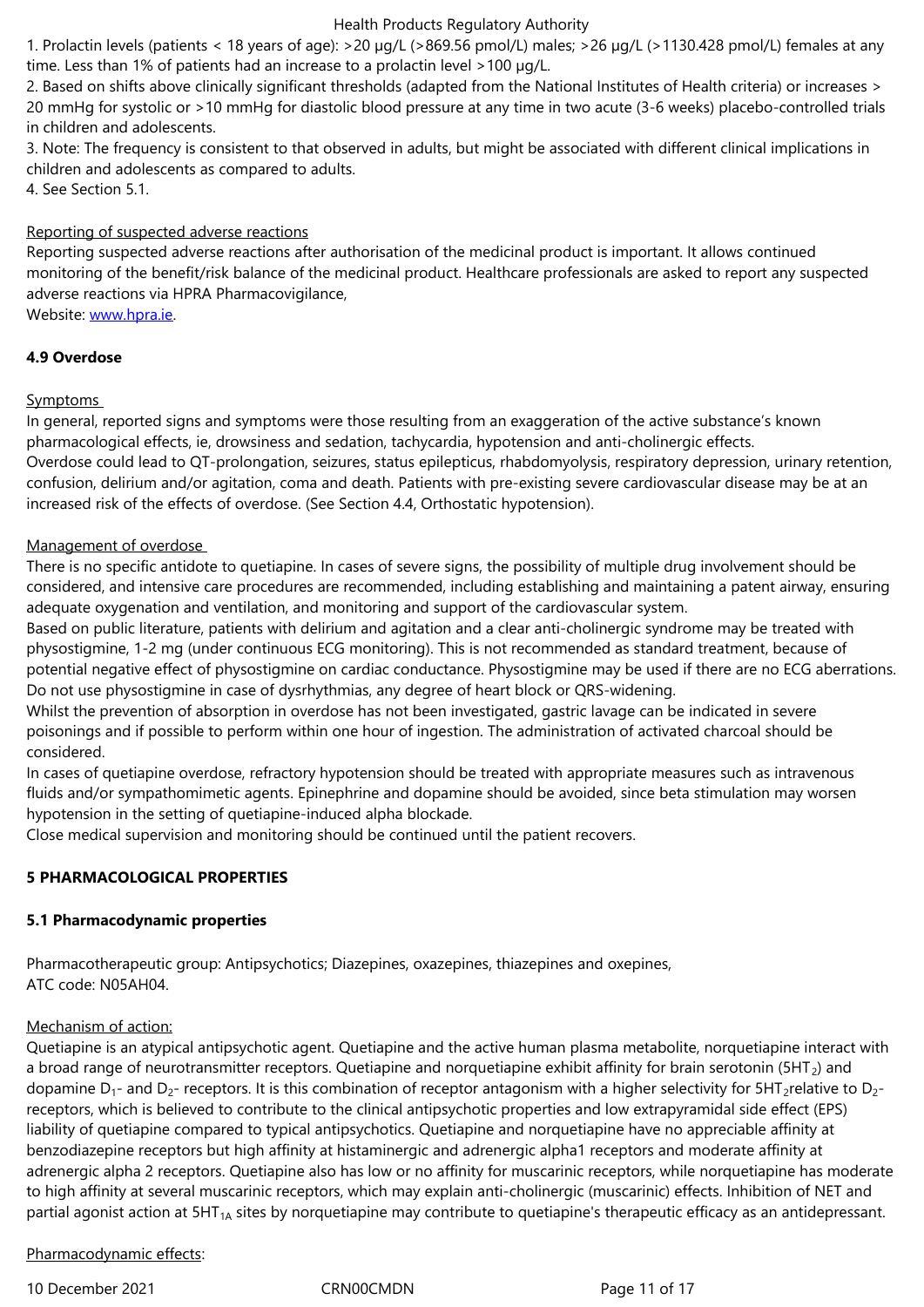Quetiapine is active in tests for antipsychotic activity, such as conditioned avoidance. It also blocks the action of dopamine agonists, measured either behaviourally or electrophysiologically, and elevates dopamine metabolite concentrations, a neurochemical index of  $D_2$ -receptor blockade.

In pre-clinical tests predictive of EPS, quetiapine is unlike typical antipsychotics and has an atypical profile. Quetiapine does not produce dopamine D<sub>2</sub>-receptor supersensitivity after chronic administration. Quetiapine produces only weak catalepsy at effective dopamine  $D<sub>2</sub>$ -receptor blocking doses. Quetiapine demonstrates selectivity for the limbic system by producing depolarisation blockade of the mesolimbic but not the nigrostriatal dopamine-containing neurones following chronic administration. Quetiapine exhibits minimal dystonic liability in haloperidol-sensitised or drug-naive Cebus monkeys after acute and chronic administration. (See Section 4.8)

### Clinical efficacy:

### Schizophrenia

In three placebo-controlled clinical trials, in patients with schizophrenia, using variable doses of quetiapine, there were no differences between the quetiapine and placebo treatment groups in the incidence of EPS or concomitant use of anti‑cholinergics. A placebo-controlled trial evaluating fixed doses of quetiapine across the range of 75 to 750 mg/day showed no evidence of an increase in EPS or the use of concomitant anti‑cholinergics. The long-term efficacy of quetiapine immediate release in prevention of schizophrenic relapses has not been verified in blinded clinical trials. In open label trials, in patients with schizophrenia, quetiapine was effective in maintaining the clinical improvement during continuation therapy in patients who showed an initial treatment response, suggesting some long-term efficacy.

### Bipolar Disorder

In four placebo-controlled clinical trials, evaluating doses of quetiapine up to 800 mg/day for the treatment of moderate to severe manic episodes, two each in monotherapy and as combination therapy to lithium or divalproex, there were no differences between the quetiapine and placebo treatment groups in the incidence of EPS or concomitant use of anti-cholinergics.

In the treatment of moderate to severe manic episodes, quetiapine demonstrated superior efficacy to placebo in reduction of manic symptoms at 3 and 12 weeks, in two monotherapy trials. There are no data from long-term studies to demonstrate quetiapine's effectiveness in preventing subsequent manic or depressive episodes. Quetiapine data in combination with divalproex or lithium in acute moderate to severe manic episodes at 3 and 6 weeks is limited; however, combination therapy was well tolerated. The data showed an additive effect at week 3. A second study did not demonstrate an additive effect at week 6.

The mean last week median dose of quetiapine in responders was approximately 600 mg/day and approximately 85% of the responders were in the dose range of 400 to 800 mg/day.

In 4 clinical trials with a duration of 8 weeks in patients with moderate to severe depressive episodes in bipolar I or bipolar II disorder, quetiapine immediate release 300 mg and 600 mg was significantly superior to placebo treated patients for the relevant outcome measures: mean improvement on the MADRS and for response defined as at least a 50% improvement in MADRS total score from baseline. There was no difference in magnitude of effect between the patients who received 300 mg quetiapine immediate release and those who received 600 mg dose.

In the continuation phase in two of these studies, it was demonstrated that long-term treatment, of patients who responded on quetiapine immediate release 300 or 600 mg, was efficacious compared to placebo treatment with respect to depressive symptoms, but not with regard to manic symptoms.

In two recurrence prevention studies evaluating quetiapine in combination with mood stabilizers, in patients with manic, depressed or mixed mood episodes, the combination with quetiapine was superior to mood stabilizers monotherapy in increasing the time to recurrence of any mood event (manic, mixed or depressed). Quetiapine was administered twice-daily totalling 400 mg to 800 mg a day as combination therapy to lithium or valproate.

In a 6-week, randomised, study of lithium and quetiapine prolonged release versus placebo and quetiapine prolonged release in adult patients with acute mania, the difference in YMRS mean improvement between the lithium add-on group and the placebo add-on group was 2.8 points and the difference in % responders (defined as 50% improvement from baseline on the YMRS) was 11% (79% in the lithium add-on group vs. 68% in the placebo add-on group).

In one long-term study (up to 2 years treatment) evaluating recurrence prevention in patients with manic, depressed or mixed mood episodes quetiapine was superior to placebo in increasing the time to recurrence of any mood event (manic, mixed or depressed), in patients with bipolar I disorder. The number of patients with a mood event was 91 (22.5%) in the quetiapine

10 December 2021 CRN00CMDN Page 12 of 17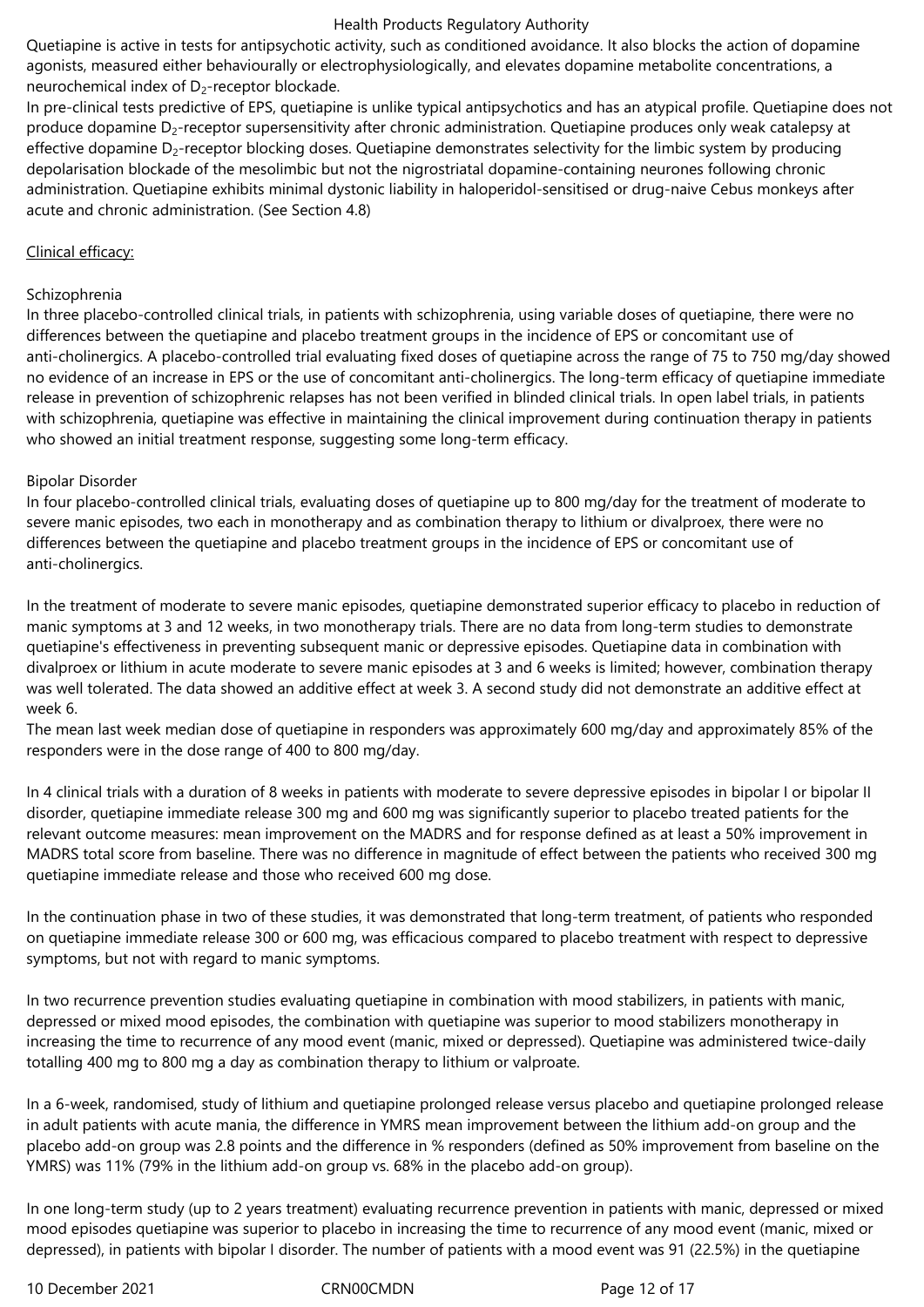group, 208 (51.5%) in the placebo group and 95 (26.1%) in the lithium treatment groups respectively. In patients who responded to quetiapine, when comparing continued treatment with quetiapine to switching to lithium, the results indicated that a switch to lithium treatment does not appear to be associated with an increased time to recurrence of a mood event.

Clinical trials have demonstrated that quetiapine is effective in schizophrenia and mania when given twice a day, although quetiapine has a pharmacokinetic half-life of approximately 7 hours. This is further supported by the data from a positron emission tomography (PET) study, which identified that for quetiapine,  $5HT_{2}$ - and  $D_{2}$ -receptor occupancy are maintained for up to 12 hours. The safety and efficacy of doses greater than 800 mg/day have not been evaluated.

### Clinical safety:

In short-term, placebo-controlled clinical trials in schizophrenia and bipolar mania the aggregated incidence of extrapyramidal symptoms was similar to placebo (schizophrenia: 7.8% for quetiapine and 8.0% for placebo; bipolar mania: 11.2% for quetiapine and 11.4% for placebo). Higher rates of extrapyramidal symptoms were seen in quetiapine treated patients compared to those treated with placebo in short-term, placebo-controlled clinical trials in MDD and bipolar depression. In short-term, placebo-controlled bipolar depression trials the aggregated incidence of extrapyramidal symptoms was 8.9% for quetiapine compared to 3.8% for placebo. In short-term, placebo-controlled monotherapy clinical trials in major depressive disorder the aggregated incidence of extrapyramidal symptoms was 5.4% for quetiapine prolonged release and 3.2% for placebo. In a short-term placebo-controlled monotherapy trial in elderly patients with major depressive disorder, the aggregated incidence of extrapyramidal symptoms was 9.0% for quetiapine prolonged release and 2.3% for placebo. In both bipolar depression and MDD, the incidence of the individual adverse events (eg, akathisia, extrapyramidal disorder, tremor, dyskinesia, dystonia, restlessness, muscle contractions involuntary, psychomotor hyperactivity and muscle rigidity) did not exceed 4% in any treatment group.

In short term, fixed dose (50 mg/d to 800 mg/d), placebo-controlled studies (ranging from 3 to 8 weeks), the mean weight gain for quetiapine-treated patients ranged from 0.8 kg for the 50 mg daily dose to 1.4 kg for the 600 mg daily dose (with lower gain for the 800 mg daily dose), compared to 0.2 kg for the placebo treated patients. The percentage of quetiapine treated patients who gained ≥7% of body weight ranged from 5.3% for the 50 mg daily dose to 15.5% for the 400 mg daily dose (with lower gain for the 600 and 800 mg daily doses), compared to 3.7% for placebo treated patients.

A 6-week, randomised, study of lithium and quetiapine prolonged release versus placebo and quetiapine prolonged release in adult patients with acute mania indicated that the combination of quetiapine prolonged release with lithium leads to more adverse events (63% versus 48% in quetiapine prolonged release in combination with placebo). The safety results showed a higher incidence of extrapyramidal symptoms reported in 16.8% of patients in the lithium add-on group and 6.6% in the placebo add-on group, the majority of which consisted of tremor, reported in 15.6% of the patients in the lithium add-on group and 4.9% in the placebo add-on group. The incidence of somnolence was higher in the quetiapine prolonged release with lithium add-on group (12.7%) compared to the quetiapine prolonged release with the placebo add-on group (5.5%). In addition, a higher percentage of patients treated in the lithium add-on group (8.0%) had weight gain (≥7%) at the end of treatment compared to patients in the placebo add-on group (4.7%).

Longer term relapse prevention trials had an open label period (ranging from 4 to 36 weeks) during which patients were treated with quetiapine, followed by a randomised withdrawal period during which patients were randomised to quetiapine or placebo. For patients who were randomised to quetiapine, the mean weight gain during the open label period was 2.56 kg, and by week 48 of the randomised period, the mean weight gain was 3.22 kg, compared to open label baseline. For patients who were randomised to placebo, the mean weight gain during the open label period was 2.39 kg, and by week 48 of the randomised period the mean weight gain was 0.89 kg, compared to open label baseline.

In placebo-controlled studies in elderly patients with dementia-related psychosis, the incidence of cerebrovascular adverse events per 100 patient years was not higher in quetiapine-treated patients than in placebo-treated patients.

In all short-term placebo-controlled monotherapy trials in patients with a baseline neutrophil count ≥1.5 X 10<sup>9</sup>/L, the incidence of at least one occurrence of a shift to neutrophil count <1.5 X 10<sup>9</sup>/L, was 1.9% in patients treated with quetiapine compared to 1.5% in placebo-treated patients. The incidence of shifts to >0.5-<1.0 x 10<sup>9</sup>/L was the same (0.2%) in patients treated with quetiapine as with placebo-treated patients. In all clinical trials (placebo-controlled, open-label, active comparator) in patients with a baseline neutrophil count ≥1.5 X 10<sup>9</sup>/L, the incidence of at least one occurrence of a shift to neutrophil count <1.5 x 10<sup>9</sup>/L was 2.9% and to <0.5 X 10<sup>9</sup>/L was 0.21% in patients treated with quetiapine.

Quetiapine treatment was associated with dose-related decreases in thyroid hormone levels. The incidences of shifts in TSH was 3.2 % for quetiapine versus 2.7 % for placebo. The incidence of reciprocal, potentially clinically significant shifts of both  $T_3$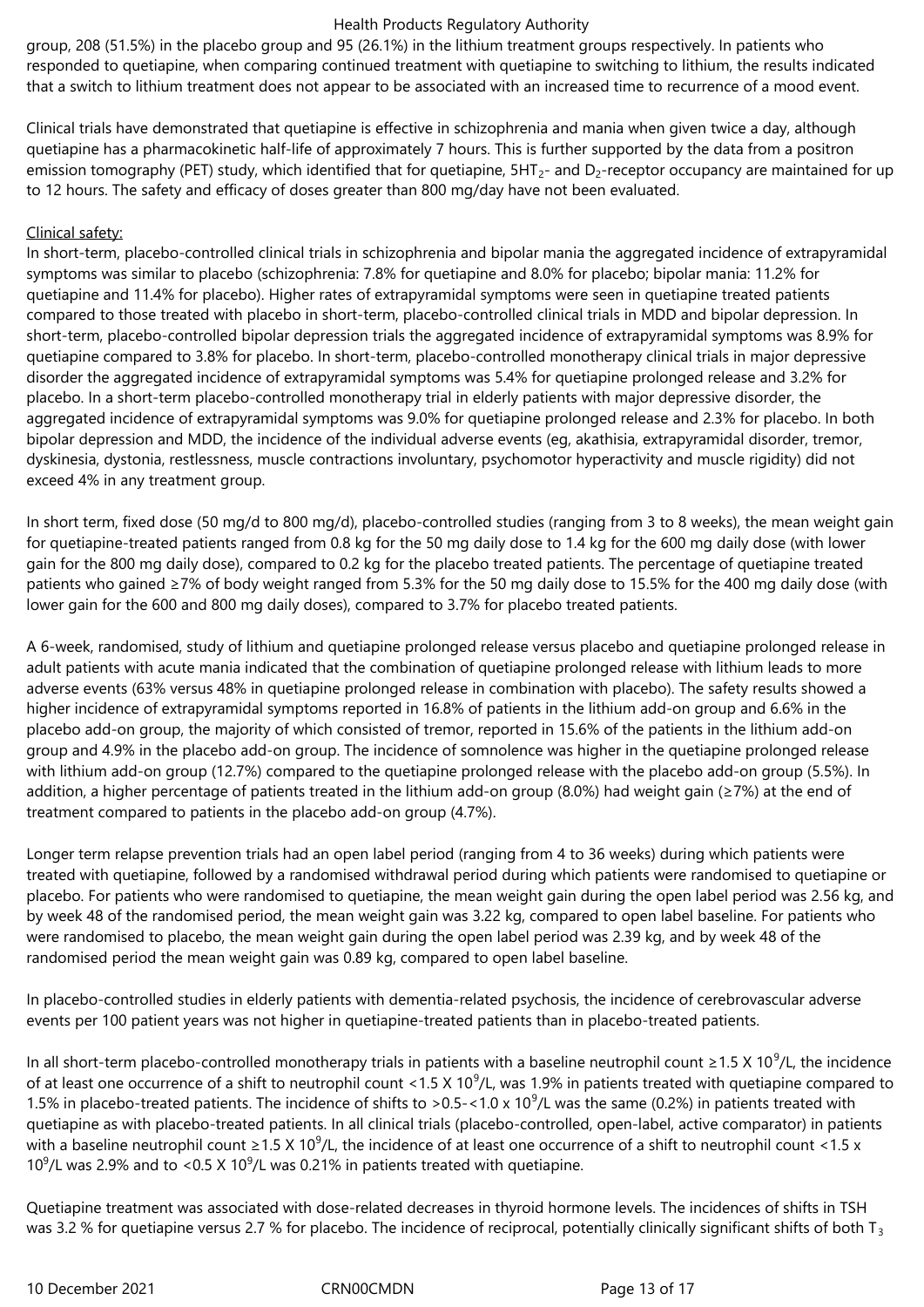or T<sub>4</sub> and TSH in these trials were rare, and the observed changes in thyroid hormone levels were not associated with clinically symptomatic hypothyroidism.

The reduction in total and free  $T_4$ was maximal within the first six weeks of quetiapine treatment, with no further reduction during long-term treatment. For about 2/3 of all cases, cessation of quetiapine treatment was associated with a reversal of the effects on total and free  $T_{4}$ , irrespective of the duration of treatment.

### Cataracts/lens opacities

In a clinical trial to evaluate the cataractogenic potential of quetiapine (200-800 mg/day) versus risperidone (2-8 mg/day) in patients with schizophrenia or schizoaffective disorder, the percentage of patients with increased lens opacity grade was not higher in quetiapine (4%) compared with risperidone (10%), for patients with at least 21 months of exposure.

# **Paediatric population**

# Clinical efficacy

The efficacy and safety of quetiapine was studied in a 3-week placebo controlled study for the treatment of mania (n= 284 patients from the US, aged 10-17). About 45% of the patient population had an additional diagnosis of ADHD. In addition, a 6-week placebo controlled study for the treatment of schizophrenia (n=222 patients, aged 13-17) was performed. In both studies, patients with known lack of response to quetiapine were excluded. Treatment with quetiapine was initiated at 50 mg/day and on day 2 increased to 100 mg/day; subsequently the dose was titrated to a target dose (mania 400-600 mg/day; schizophrenia 400-800 mg/day) using increments of 100 mg/day given two or three times daily.

In the mania study, the difference in LS mean change from baseline in YMRS total score (active minus placebo) was –5.21 for quetiapine 400 mg/day and –6.56 for quetiapine 600 mg/day. Responder rates (YMRS improvement ≥50%) were 64% for quetiapine 400 mg/day, 58% for 600 mg/day and 37% in the placebo arm.

In the schizophrenia study, the difference in LS mean change from baseline in PANSS total score (active minus placebo) was –8.16 for quetiapine 400 mg/day and –9.29 for quetiapine 800 mg/day. Neither low dose (400 mg/day) nor high dose regimen (800 mg/day) quetiapine was superior to placebo with respect to the percentage of patients achieving response, defined as ≥30% reduction from baseline in PANSS total score. Both in mania and schizophrenia higher doses resulted in numerically lower response rates.

In a third short-term placebo-controlled monotherapy trial with quetiapine prolonged release in children and adolescent patients (10-17 years of age) with bipolar depression, efficacy was not demonstrated.

No data are available on maintenance of effect or recurrence prevention in this age group.

# Clinical safety

In the short-term paediatric trials with quetiapine described above, the rates of EPS in the active arm vs. placebo were 12.9% vs. 5.3% in the schizophrenia trial, 3.6% vs. 1.1% in the bipolar mania trial, and 1.1% vs. 0% in the bipolar depression trial. The rates of weight gain ≥ 7% of baseline body weight in the active arm vs. placebo were 17% vs. 2.5% in the schizophrenia and bipolar mania trials, and 13.7% vs. 6.8% in the bipolar depression trial. The rates of suicide related events in the active arm vs. placebo were 1.4% vs. 1.3% in the schizophrenia trial, 1.0% vs. 0% in the bipolar mania trial, and 1.1% vs. 0% in the bipolar depression trial. During an extended post‑treatment follow-up phase of the bipolar depression trial, there were two additional suicide related events in two patients; one of these patients was on quetiapine at the time of the event.

### Long-term safety

A 26-week open-label extension to the acute trials (n=380 patients), with quetiapine flexibly dosed at 400-800 mg/day, provided additional safety data. Increases in blood pressure were reported in children and adolescents and increased appetite, extrapyramidal symptoms and elevations in serum prolactin were reported with higher frequency in children and adolescents than in adult patients (see Sections 4.4 and 4.8). With respect to weight gain, when adjusting for normal growth over the longer term, an increase of at least 0.5 standard deviation from baseline in Body Mass Index (BMI) was used as a measure of a clinically significant change; 18.3% of patients who were treated with quetiapine for at least 26 weeks met this criterion.

### **5.2 Pharmacokinetic properties**

### Absorption

Quetiapine is well absorbed and extensively metabolised following oral administration. The bioavailability of quetiapine is not significantly affected by administration with food. Steady-state peak molar concentrations of the active metabolite norquetiapine are 35% of that observed for quetiapine.

The pharmacokinetics of quetiapine and norquetiapine are linear across the approved dosing range.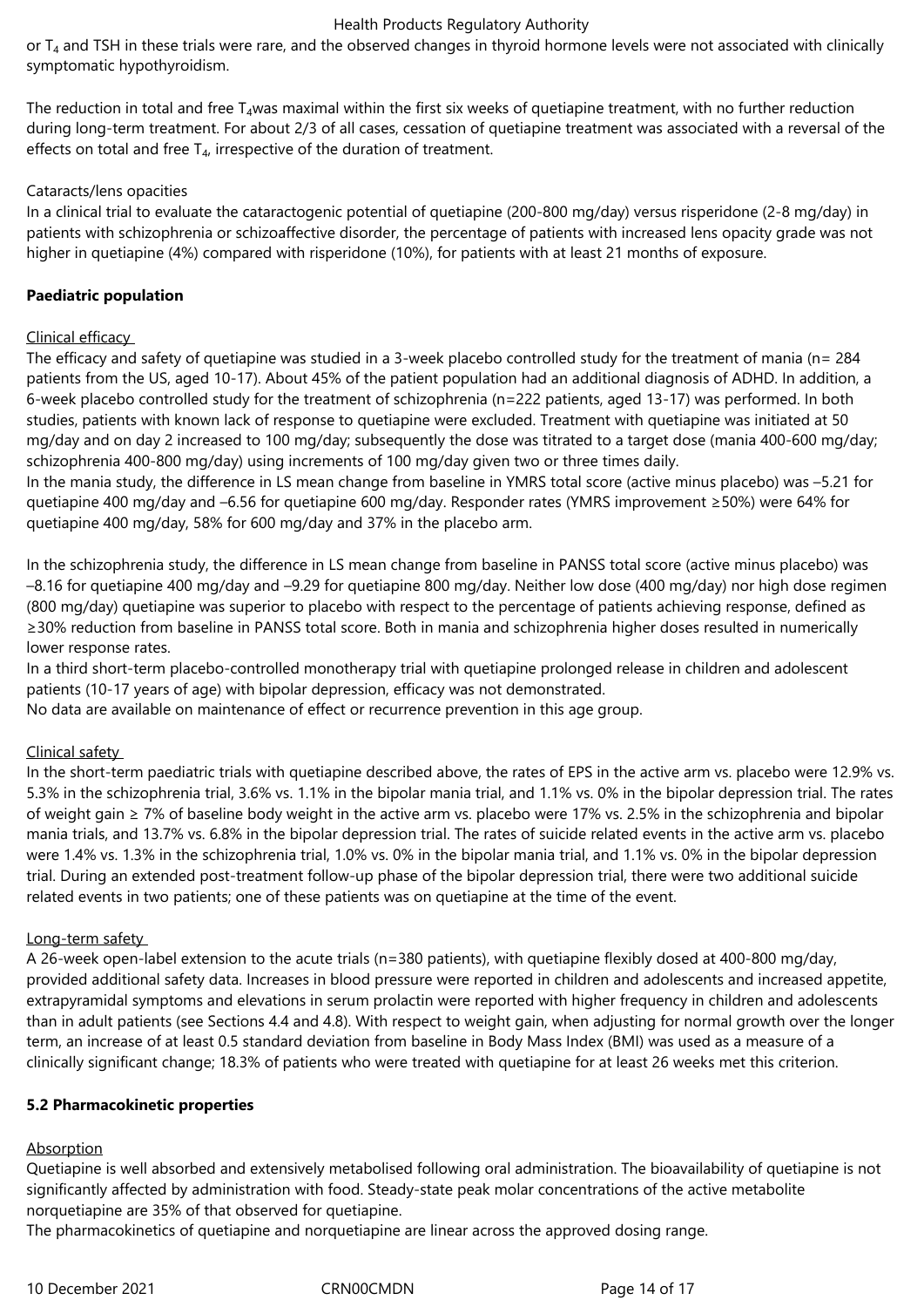# Distribution

Quetiapine is approximately 83% bound to plasma proteins.

# Biotransformation

Quetiapine is extensively metabolised by the liver, with parent compound accounting for less than 5% of unchanged drug-related material in the urine or faeces, following the administration of radiolabelled quetiapine. *In vitro* investigations established that CYP3A4 is the primary enzyme responsible for cytochrome P450 mediated metabolism of quetiapine. Norquetiapine is primarily formed and eliminated via CYP3A4.

Approximately 73% of the radioactivity is excreted in the urine and 21% in the faeces.

Quetiapine and several of its metabolites (including norquetiapine) were found to be weak inhibitors of human cytochrome P450 1A2, 2C9, 2C19, 2D6 and 3A4 activities *in vitro*. *In vitro* CYP inhibition is observed only at concentrations approximately 5 to 50 fold higher than those observed at a dose range of 300 to 800 mg/day in humans. Based on these *in vitro* results, it is unlikely that co-administration of quetiapine with other drugs will result in clinically significant drug inhibition of cytochrome P450 mediated metabolism of the other drug. From animal studies it appears that quetiapine can induce cytochrome P450 enzymes. In a specific interaction study in psychotic patients, however, no increase in the cytochrome P450 activity was found after administration of quetiapine.

# **Elimination**

The elimination half lives of quetiapine and norquetiapine are approximately 7 and 12 hours, respectively. The average molar dose fraction of free quetiapine and the active human plasma metabolite norquetiapine is <5% excreted in the urine.

# *Special populations*

# Gender

The kinetics of quetiapine do not differ between men and women.

# **Elderly**

The mean clearance of quetiapine in the elderly is approximately 30 to 50% lower than that seen in adults aged 18 to 65 years.

# Renal impairment

The mean plasma clearance of quetiapine was reduced by approximately 25% in subjects with severe renal impairment (creatinine clearance less than 30 ml/min/1.73 m<sup>2</sup>), but the individual clearance values are within the range for normal subjects.

# Hepatic impairment

The mean quetiapine plasma clearance decreases with approx. 25% in persons with known hepatic impairment (stable alcohol cirrhosis). As quetiapine is extensively metabolised by the liver, elevated plasma levels are expected in the population with hepatic impairment. Dose adjustments may be necessary in these patients (see Section 4.2).

# **Paediatric population**

Pharmacokinetic data were sampled in 9 children aged 10-12 years old and 12 adolescents, who were on steady-state treatment with 400 mg quetiapine twice daily. At steady-state, the dose-normalised plasma levels of the parent compound, quetiapine, in children and adolescents (10-17 years of age) were in general similar to adults, though Cmax in children was at the higher end of the range observed in adults. The AUC and  $C_{\text{max}}$  for the active metabolite, norquetiapine, were higher, approximately 62% and 49% in children (10-12 years), respectively and 28% and 14% in adolescents (13-17 years), respectively, compared to adults.

# **5.3 Preclinical safety data**

There was no evidence of genotoxicity in a series of *in vitro* and *in vivo* genotoxicity studies. In laboratory animals at a clinically relevant exposure level the following deviations were seen, which as yet have not been confirmed in long-term clinical research:

In rats, pigment deposition in the thyroid gland has been observed; in cynomolgus monkeys thyroid follicular cell hypertrophy**,**  a lowering in plasma T<sub>3</sub>levels, decreased haemoglobin concentration and a decrease of red and white blood cell count have been observed; and in dogs lens opacity and cataracts. (For cataracts/lens opacities see Section 5.1).

In an embryofoetal toxicity study in rabbits the foetal incidence of carpal/tarsal flexure was increased. This effect occurred in the presence of overt maternal effects such as reduced body weight gain. These effects were apparent at maternal exposure levels similar or slightly above those in humans at the maximal therapeutic dose. The relevance of this finding for humans is unknown.

10 December 2021 CRN00CMDN Page 15 of 17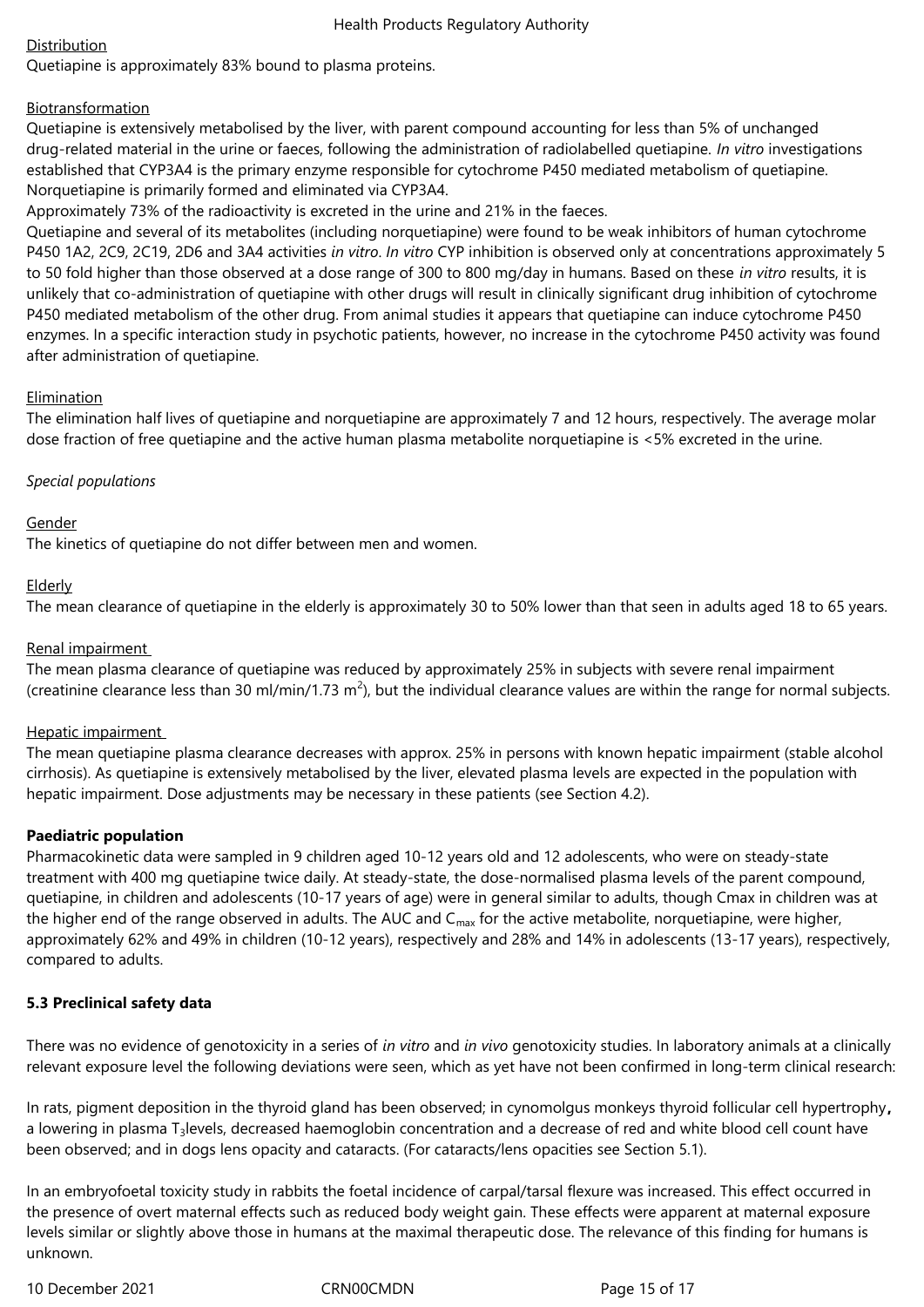In a fertility study in rats, marginal reduction in male fertility and pseudopregnancy, protracted periods of diestrus, increased precoital interval and reduced pregnancy rate were seen. These effects are related to elevated prolactin levels and not directly relevant to humans because of species differences in hormonal control of reproduction.

# **6 PHARMACEUTICAL PARTICULARS**

# **6.1 List of excipients**

*The core of tablet:* Lactose monohydrate Calcium hydrogen phosphate, dihydrate Microcrystalline cellulose Povidone K 25 Sodium starch glycolate (type A) Magnesium stearate (E572)

*The film-coating:* Hypromellose Titanium dioxide (E171) Macrogol 4000 Yellow iron oxide (E172)

# **6.2 Incompatibilities**

Not applicable.

# **6.3 Shelf life**

5 years.

*HDPE tablet container:* Shelf life after the first opening is 3 months.

# **6.4 Special precautions for storage**

This medicinal product does not require any special storage conditions.

# **6.5 Nature and contents of container**

Blister (PVC/Alu): 10, 20, 30, 30 x 1, 50, 60, 90, 98, 100, 100 x 1 tablets; in a box. Polyethylene (HDPE) plastic container with polypropylene plastic closure: 250 tablets; in a box. Not all pack sizes may be marketed.

# **6.6 Special precautions for disposal**

No special requirements.

# **7 MARKETING AUTHORISATION HOLDER**

KRKA, d.d., Novo mesto Šmarješka cesta 6 8501 Novo mesto Slovenia

# **8 MARKETING AUTHORISATION NUMBER**

PA1347/027/002

10 December 2021 CRN00CMDN Page 16 of 17